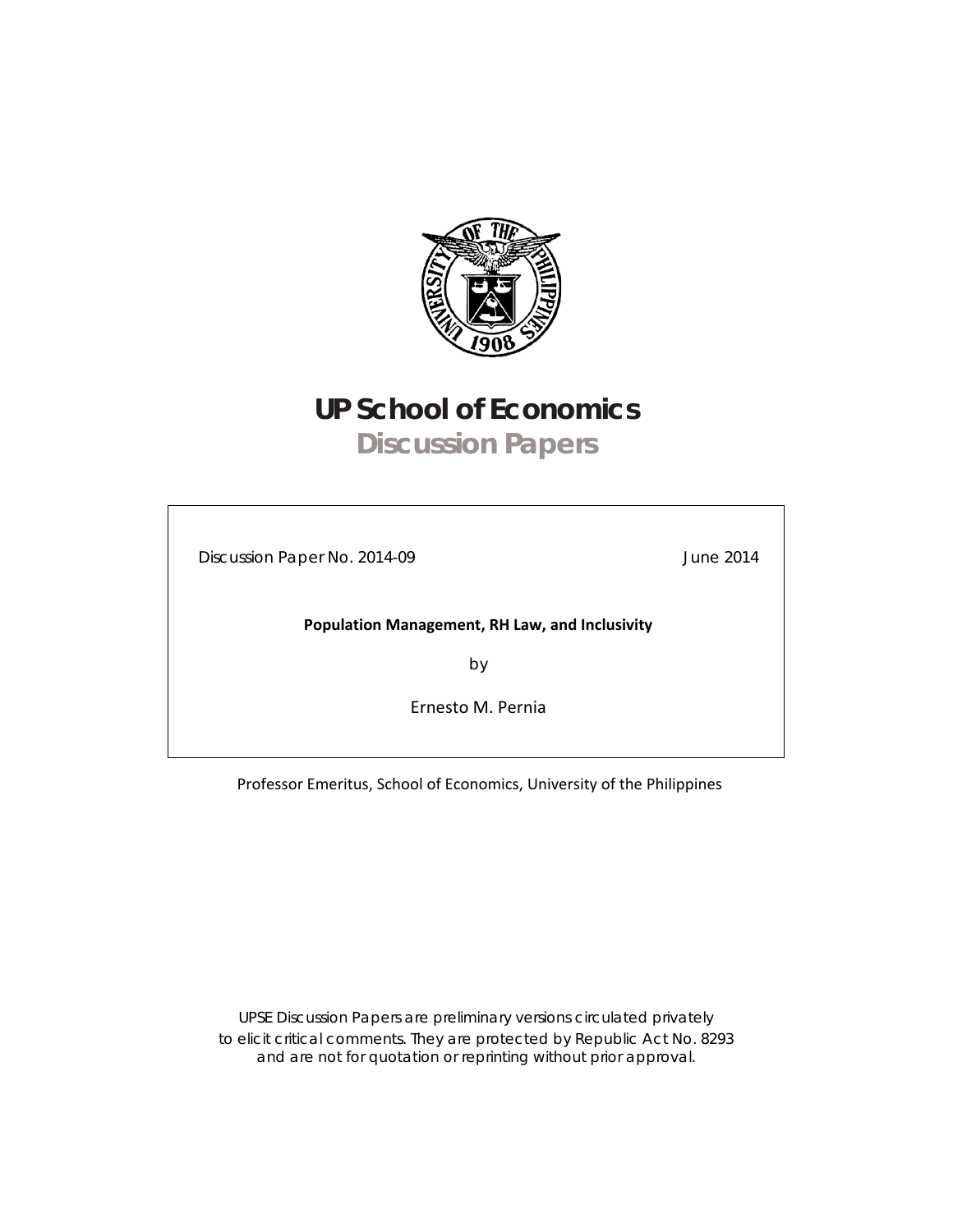### **Population Management, RH Law, and Inclusivity**

*Ernesto M. Pernia\**

#### **Abstract**

Taking off from the self-evident fact that the population variable centrally figures in both labor and product markets, this paper argues that the growth rate of population, its age structure and spatial distribution should be key considerations in a country's development strategy to promote rapid and sustained economic growth, full employment, poverty reduction, and social inclusion. This represents a shift from the inordinate emphasis on the demand for labor, i.e., job creation. Significantly reducing unemployment and poverty can be achieved not solely through job generation but also by managing the quantity and quality of the work force, which is determined, with a lag, by the growth rate and structure of the population. The paper provides a perspective on population as it impacts the labor market and poverty. It then discusses issues of fertility and unmet needs for family planning and reproductive health services in relation to poverty. A sidelight on pressing concerns (gender-based violence and lack of RH services) brought about by Super-typhoon *Yolanda* is presented*.* This is followed by a glimpse into regional experience in population policy, family planning and poverty as exemplified by Thailand and Bangladesh. The penultimate section provides simulations and projections using different assumptions of contraceptive prevalence rates that result in various scenarios of fertility and population growth.

### **JEL Codes**: J1, J2, J6, O1, O2

**Keywords**: Demographic economics, Demand and supply of labor, Unemployment and mobility, Economic development, Development planning and policy, Poverty and inclusive growth, Philippines, Asia.

\_\_\_\_\_\_\_\_\_\_\_\_\_\_\_\_\_\_\_\_\_\_\_\_\_\_\_\_\_\_\_\_\_\_\_\_\_\_\_\_\_\_\_\_\_\_\_\_\_\_\_\_\_\_\_\_\_\_\_\_\_\_\_\_\_\_\_\_\_\_\_\_\_\_\_\_\_\_\_\_\_\_\_

\*Professor Emeritus of Economics, University of the Philippines School of Economics.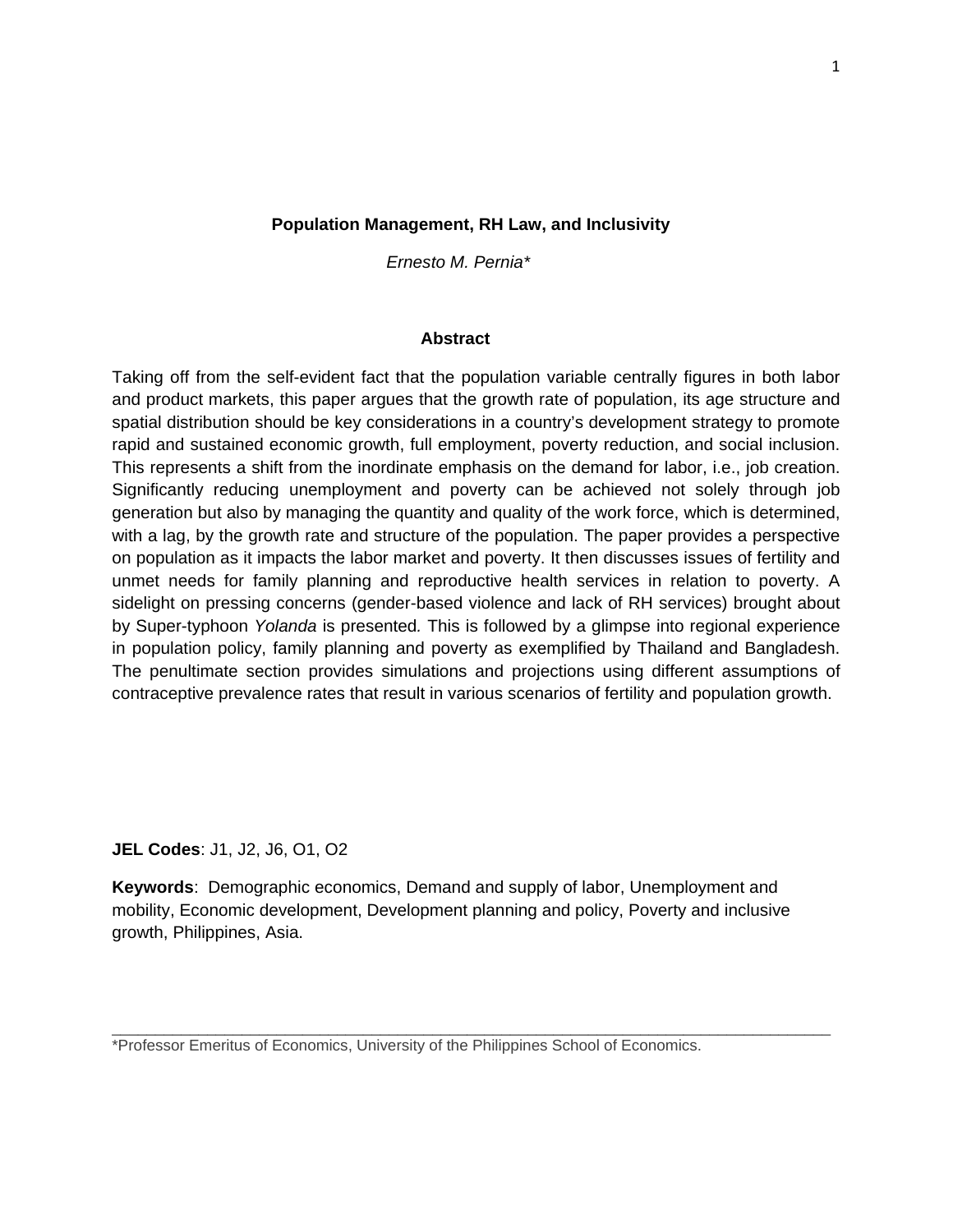### **Population Management, RH Law, and Inclusivity[1](#page-2-0)**

 *Ernesto M. Pernia\**

#### **1. Introduction and Context**

The economy basically comprises two principal markets, namely, the product market and the labor market. In both markets population evidently is at the core – as consumers and as producers. In other words, population critically figures on both the supply and demand sides of the economy. Accordingly, the growth rate of population, its age structure and spatial distribution should be key considerations in a country's development strategy aiming to promote rapid and sustained economic growth, full employment, poverty reduction, and social inclusion.

This paper argues that a strategy for inclusive growth should reckon with both the demand and supply sides of the economy. This represents a shift from the inordinate emphasis on or concern about the demand for labor, i.e., job creation. Significantly reducing unemployment and poverty can be achieved not solely through job generation but also by managing the quantity and quality of the work force, which is determined, with a lag, by the growth rate and structure of the population. In the short run, sound population management – i.e., implementing in earnest the Responsible Parenthood and Reproductive Health (RP-RH) Law – would bring about beneficial effects at the micro and macro levels.

At the individual and household levels, RP-RH programs would enable especially poor women – unburdened of unwanted or unplanned pregnancies – to improve their well-being, acquire skills, be empowered and gainfully employed. Fewer wanted and better cared-for children also benefit from needed human capital investment and, hence, a more promising future. Such micro-level poverty effects will combine with poverty reduction at the macro level as overall population growth falls (with the lower fertility of poor women), income per capita increases, and public social spending per person rises resulting in higher-quality services. In the longer run, fewer entrants into the workforce, equipped with enhanced education and skills, would mean easier balance between the supply of and demand for labor.

In retrospect, an important reason why the Philippines has fallen well short of its economic and social objectives has to do with the lack of population management policy. Our country actually did initiate a family planning (FP) program in 1970 but it ground to a halt in the latter part of that decade as the government deferred to the wishes of the Catholic Church hierarchy. As a consequence, the country's population growth rate has diminished glacially to just under 2.0 percent and remains among the highest in developing Asia.

<span id="page-2-0"></span> $<sup>1</sup>$  An earlier version of this paper was submitted to the United Nations Population Fund (UNFPA)</sup> Philippines Country Office. Very able research support extended by Jackson L. Ubias, PhD candidate at the UP School of Economics, is gratefully acknowledged.

<sup>\*</sup>Professor Emeritus of Economics, University of the Philippines School of Economics.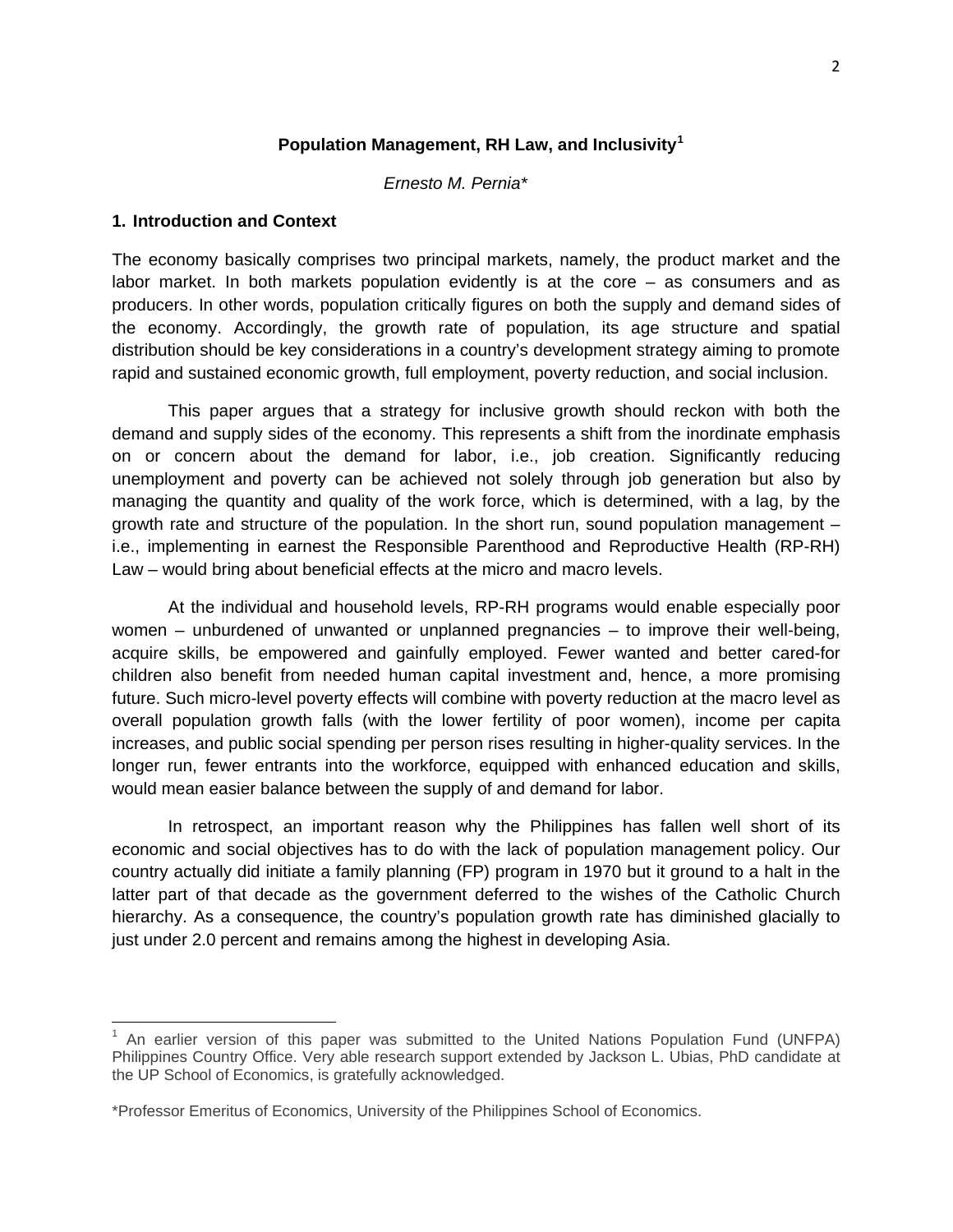It has been noted in the development literature and widely accepted by analysts as early as the 1960s through the 1980s that rapid population growth was more likely to impede than promote economic development (e.g., Coale and Hoover 1958; World Bank 1984; Pernia 1987; Mapa and Balisacan 2004). Such dynamic operates via reduced child care and human capital investment at the family level, lower household savings for business and government investments, and constraints on allocative efficiency, innovation and entrepreneurship.

Population growth entails capital widening to maintain the amount of capital per worker, and the faster such growth the lesser the chances for capital deepening or raising the level and quality of capital per worker. Many Asian developing countries have taken these lessons to heart, with positive results, and since have moved forward – but, unfortunately, not the Philippines.

The next section provides a perspective on population as it impacts the labor market and poverty, and presents comparative human development indicators. The third section discusses issues of fertility and unmet needs for family planning (FP) and reproductive health (RH) services in relation to poverty. Section four digresses on the more pressing concerns, particularly gender-based violence and sore lack of RH services brought about by Supertyphoon *Yolanda.* The fifth section reviews regional experience in population policy, FP and poverty as exemplified by Thailand and Bangladesh. This is followed by a listing of strategic interventions used by these countries and elsewhere in the developing world. Section seven is basically an exercise in projection and simulation using different assumptions regarding contraceptive prevalence rates that result in various scenarios of fertility and population growth. The final section concludes and points to some implications for policy.

### **2. Macro Perspective**

The Philippines' fast-growing population has evidently had a bearing on the labor market. It has complicated the task of reducing unemployment and raising productivity. The pool of openly unemployed (2.99 million) and underemployed (7.51 million) total 10.5 million in 2013, up from 9.6 million in 2010 – a continuing huge challenge for job creation and poverty reduction. For instance, while the economy grew 5.2 percent on average annually (2003-2012), job growth was only 2.4 percent (2006-2012), implying an employment elasticity of 0.46 – well below parity (Figure 1).

## **Figure 1. GDP and Employment Growth Trends**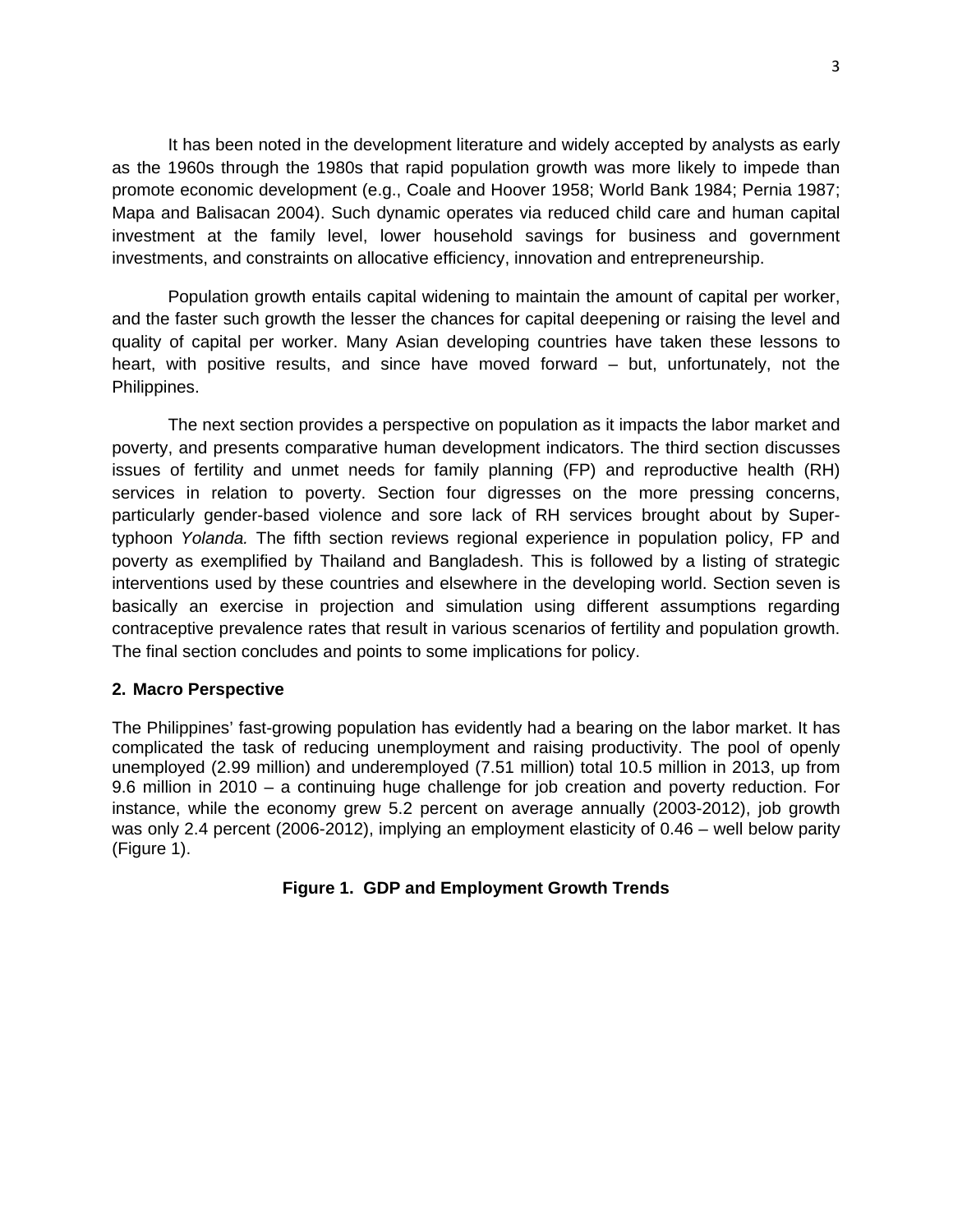

Source: National Statistical Coordination Board (NSCB), National Statistics Office (NSO).

In terms of employment quality as reflected in class of workers, the contribution of salary and wage workers to employment growth has been declining since 2010. In 2012-2013, selfemployed (without any paid employees) and unpaid family workers – both regarded as "vulnerable employment" mostly in the informal sector – contributed negatively to job growth

(as shown in Figure 2).

## **Figure 2. Contribution to employment growth by class of workers**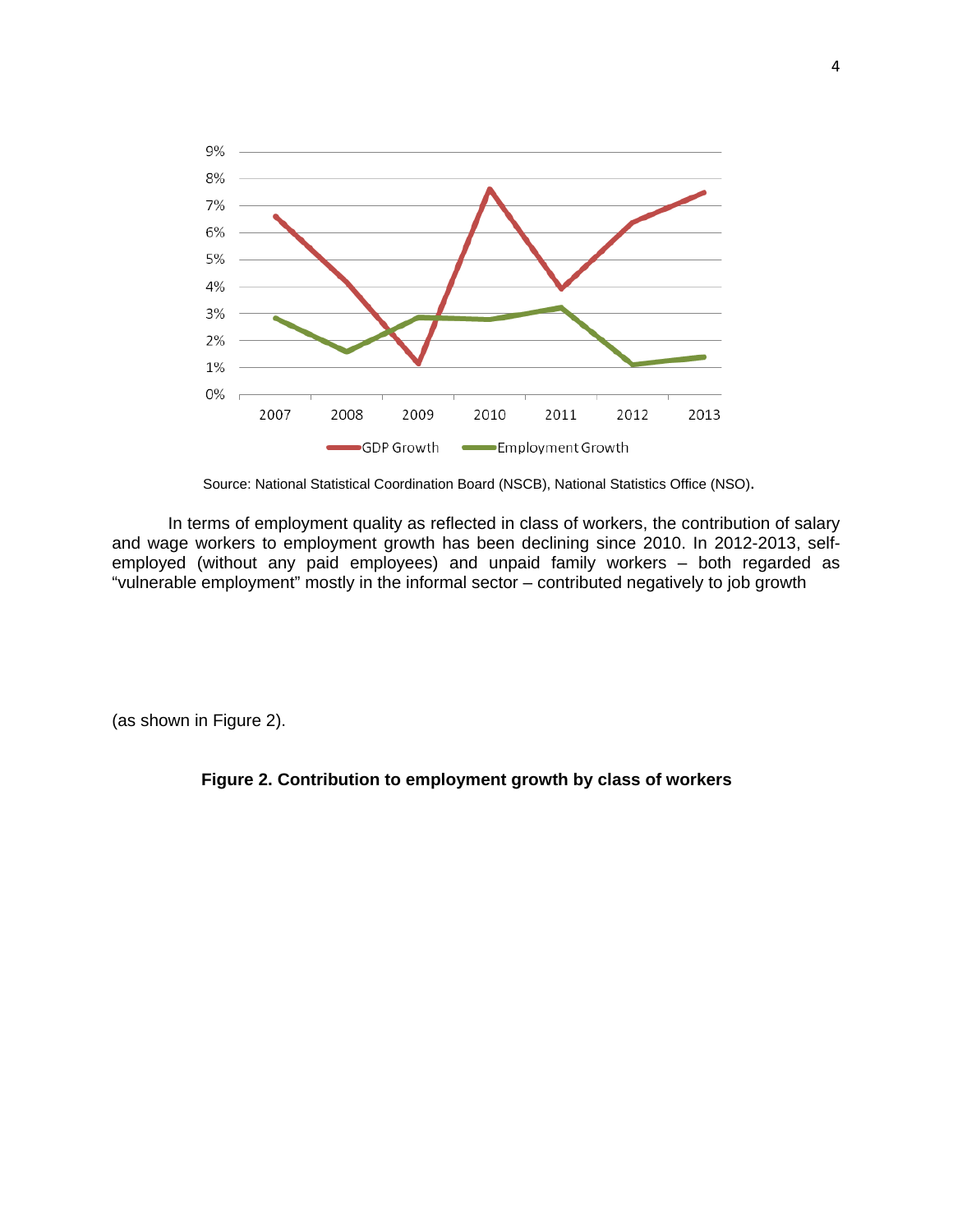

Source: NSO; author's calculations.

The foregoing is a snap-shot glimpse of the labor market. In terms of its dynamic, the stylized fact is that the Philippine economy somehow had taken exception to the normal stages of growth, as exemplified by the mature economies, from agriculture to manufacturing and then to services. The Philippines instead vaulted from an underdeveloped agriculture to the service sector facilitated by the fast-growing labor supply, largely skipping the manufacturing phase -"development progeria", as Fabella (2013) calls it. A serious policy-induced mistake as agriculture and manufacturing are the key sectors for generating jobs and domestic goods besides exports. Of course, it did not help that the country's politically turbulent 1980s practically shooed away foreign direct investments (FDIs) – particularly from Japan – while its neighbors were going to town riding on the investment and export waves.

Given the robust labor supply and weak labor demand – compounded by inappropriate labor market policies – it is not surprising that high unemployment of around 7.0 percent and low productivity growth of 1.0 percent have been chronic problems (Figure 3). As a consequence, the country's (official) poverty incidence has not come down palpably, staying stubbornly at around a quarter of the population – which is one of the highest in Southeast Asia. Family Income and Expenditure Survey (FIES) data from 1985 to 2009 consistently show that the larger the number of children, the higher the likelihood of a family falling into poverty (Table 1 and Figure 4).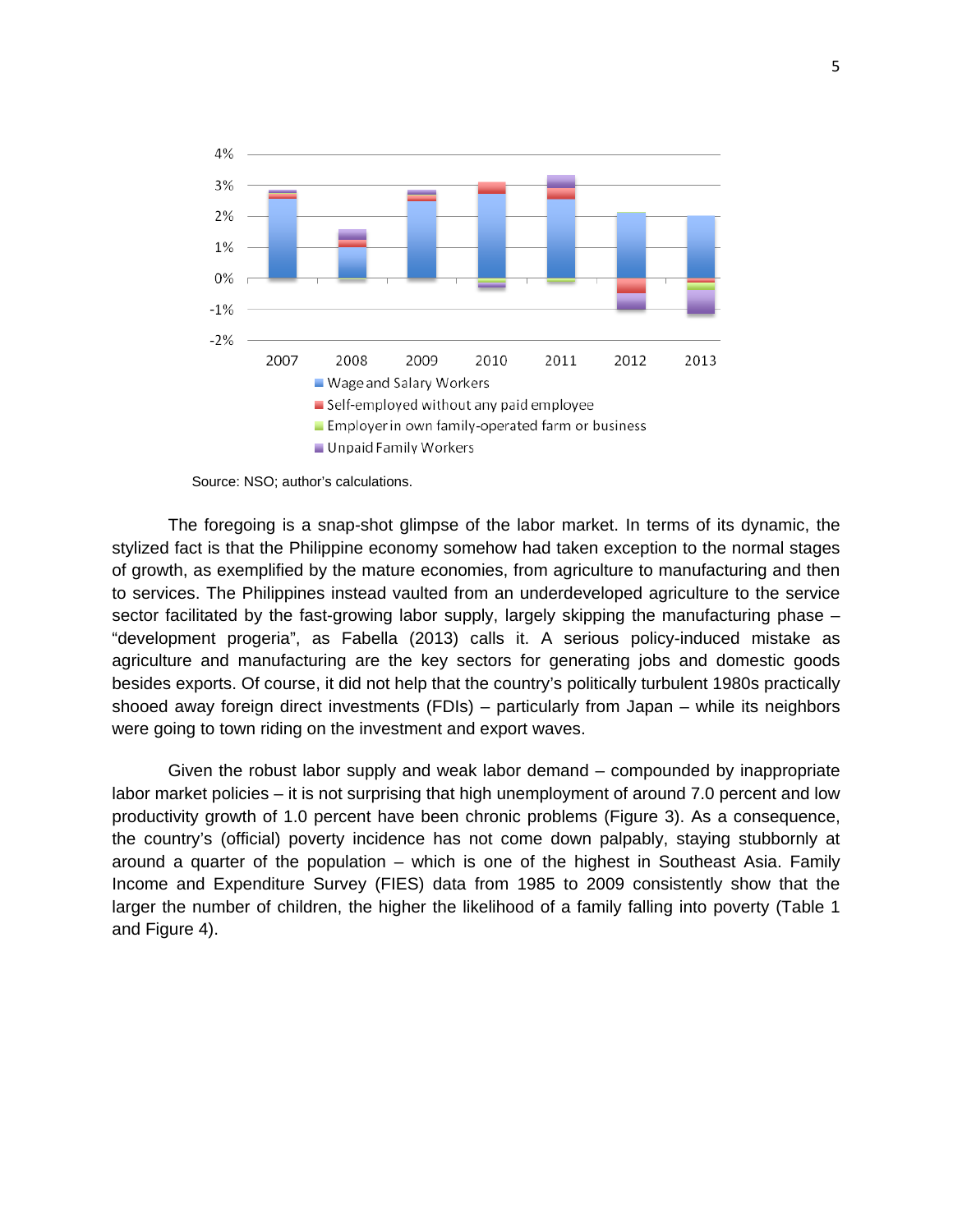

## **Family size and poverty**

• **The larger the family size, the higher the poverty incidence.**

## **Table 1. Poverty incidence by number of children**

| This has not<br>changed over the  | Family<br><b>Size</b> | 198519881991199419972000200320062009         |
|-----------------------------------|-----------------------|----------------------------------------------|
| last 24 years.                    |                       |                                              |
|                                   | 1                     | 19.0 12.8 12.7 14.9 8.0 7.1 5.4 4.3 2.9      |
| If anything,<br>poverty incidence | 2                     | 20.0 18.4 21.8 19.0 11.9 10.6 8.7 10.2 6.6   |
|                                   | 3                     | 26.6 23.2 22.9 20.7 14.8 13.4 11.6 12.9 8.6  |
|                                   | 4                     | 36.4 31.6 30.1 25.3 19.7 18.1 17.0 18.5 13.7 |
| among HHs with                    | 5                     | 42.9 38.9 38.3 31.8 26.4 24.7 24.0 27.4 21.9 |
| fewer children has                | 6                     | 48.8 45.9 46.3 40.8 33.9 33.4 31.9 36.8 31.4 |
| dropped while                     | 7                     | 55.3 54.0 52.3 47.1 40.9 41.2 39.6 44.1 38.5 |
| among HHs with                    | 8                     | 59.8 57.2 59.2 55.3 46.5 48.4 46.0 47.8 42.4 |
|                                   | 9+                    | 59.9 59.0 60.0 56.6 49.0 50.7 50.7 52.3 46.4 |
| many children has                 | Total                 | 44.2 40.2 39.9 35.5 28.1 27.5 24.4 26.4 26.5 |
| risen.                            |                       |                                              |

Source: NSO, Family Income and Expenditure Surveys (FIESs), 1985-2009.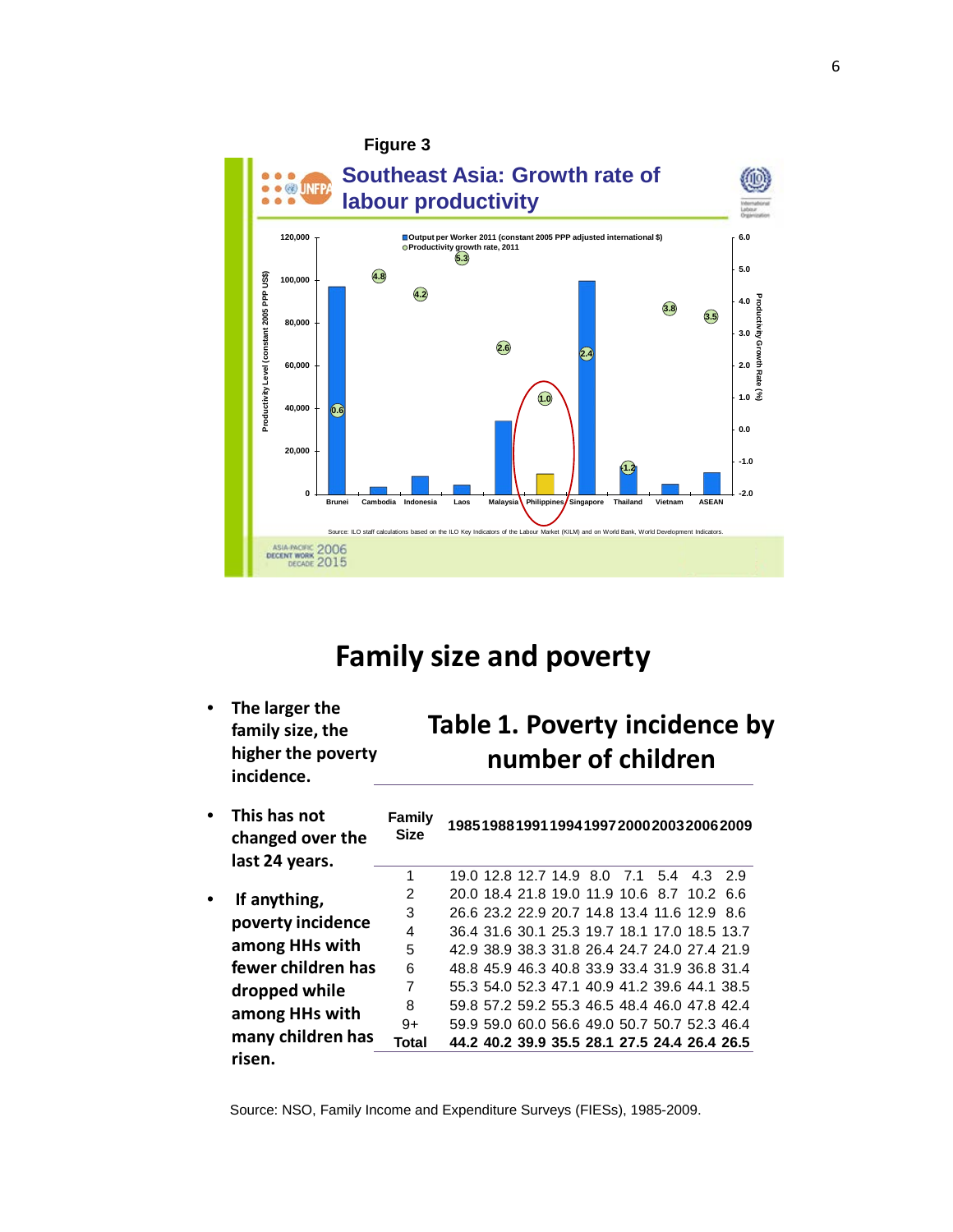

**Figure 4**. **Poverty Incidence Distribution by Family Size, 2009**

Source: NSO, FIES 2009; author's calculations.

More disturbing than poverty incidence is the absolute number of poor people given continuing high population growth. In 2009 poor people numbered 23.1 million, up from 19.8 million in 2003. The corresponding numbers for families were 3.9 million and 3.3 million, respectively. The poorest 20 percent of families are increasing at roughly 1.6 times the national norm and 2.7 times the richest quintile.

Social inequality – both an effect and a cause of high fertility – is another critical concern. The Philippines' income inequality remains high with Gini index at  $46$  ( $0 =$  perfect equality to 100 = perfect inequality) compared with Thailand's 40 (also as of 2009), Indonesia's 34 (2005), and Vietnam's 36 (2008). Research suggests that overseas remittances exacerbate inequality as they directly benefit the richer households more than the poorer ones, with the income effect rising monotonically from under 20 percent for the bottom quintile to 35 percent for the top quintile (Pernia 2011; Pernia et al. 2014).

Another study finds that the higher the inequality the more muted is the effect of economic growth in terms of poverty reduction (Balisacan and Pernia 2003). For instance, the growth elasticity of poverty is just about 0.55 percent for the Philippines compared with 0.7 percent for Indonesia, and closer to 1.0 percent for Vietnam. These imply that, say, a 10 percent increase in overall per capita GDP raises the per capita income or expenditure of the poorest by only 5.5 percent in the Philippines, 7.0 percent in Indonesia, and close to 10 percent in Vietnam. This partly explains why the Philippines' relatively high GDP growth rates in some years have hardly dented poverty. Moreover, other studies show that high inequality (particularly inequality of opportunity), to begin with, tempers economic growth itself (Roemer 1998; Pernia and Quibria 1999). In short, inequality is bad for both economic growth and poverty reduction.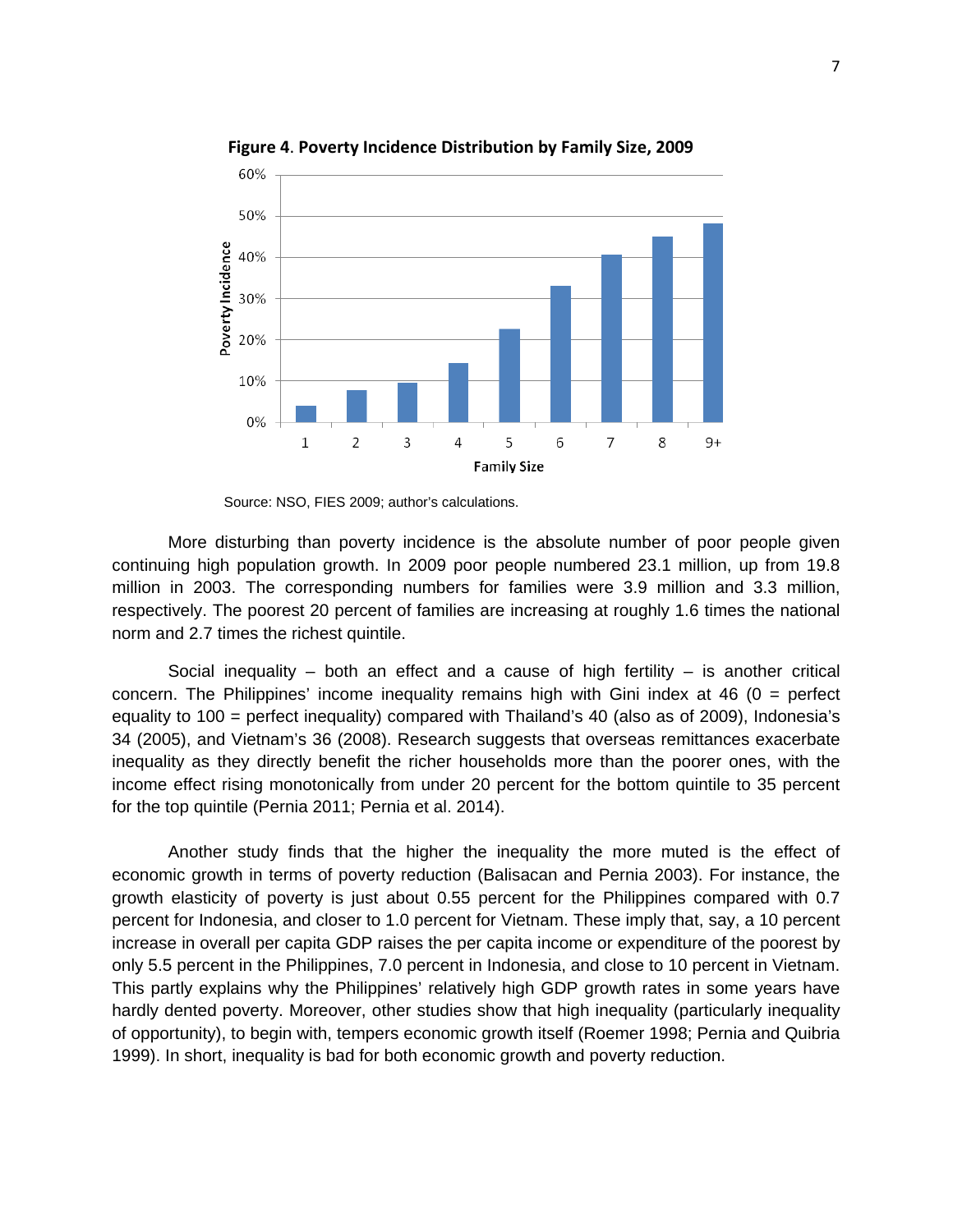The *human development index* (HDI) is about human capabilities and, hence, indicative of equality (or inequality) of opportunity (Figure 5). The Philippines and Malaysia had nearly identical HDI values of around 0.561 in 1980, but Malaysia experienced sharply faster strides in HDI (Figure 6). By 2012 the Philippines' HDI was just 0.654, already below Malaysia's and Thailand's though still higher than Indonesia's. The Philippines' HDI is also still above the average in the Medium HDI category but lower than the mean in the East Asia and the Pacific region.





Source: UNDP; author's calculations.

**Figure 6. Philippines's HDI vis-a-vis Select Asean Neighbors and Groups**

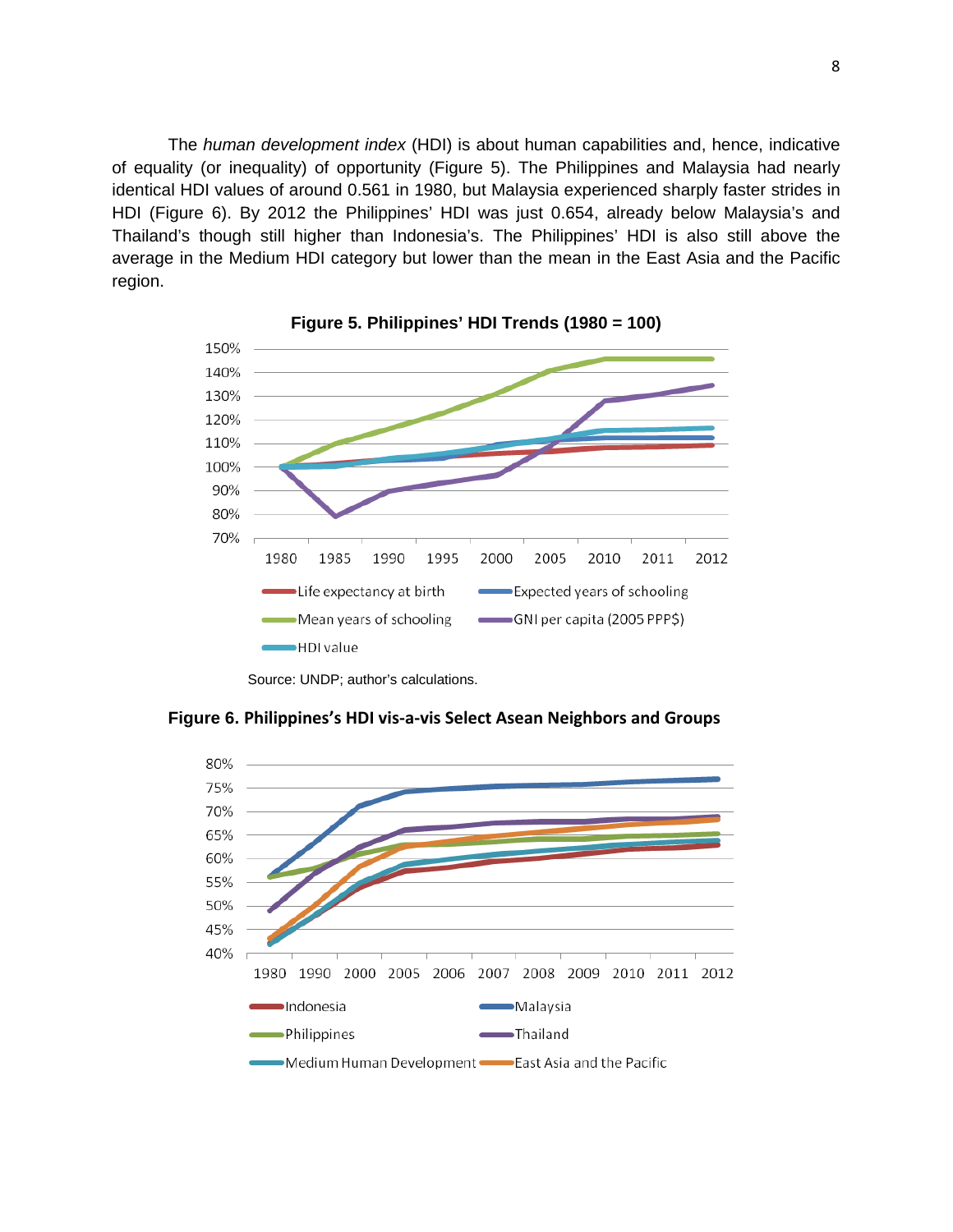After adjusting for sub-national inequality, the Philippines' HDI drops to 0.524 in 2012, compared with Thailand's 0.543 and Indonesia's 0.514 (adjusted Medium HDI = 0.485; East Asia and Pacific = 0.537). The country's *gender inequality index* (GII) – which reflects genderbased inequalities in reproductive health, empowerment, and economic activity is 0.418 (as of 2012), compared with Thailand's 0.360 and Indonesia's 0.494 (Medium GII = 0.457; East Asia and Pacific = 0.333). This ranks the Philippines at 77 out of 148 countries in the 2012.

#### **3. Micro perspective**

The foregoing section discussed why there is a real need for population management at the macro level. The following discourse reinforces the rationale for family planning (FP or RP-RH programs) at the household level.

The Philippines's latest average total fertility rate  $(TFR)^2$  $(TFR)^2$  at 3.2 children (National Demographic and Health Survey [NDHS] 2008) remains the highest in all of Southeast Asia. Excluding the Philippines the range is from Thailand's 1.6 to Lao PDR's 2.7. It seems clear that this has to do with the Philippines being the only country in the region that has not had an official family planning (FP) program before the enactment of the RP-RH Law. Ironically, this has been the case despite the fact there is considerable unwanted fertility in practically all but the top two wealth-quintile households, as can be seen in Table 2. For instance, the bottom quintile's TFR is 5.2 though wanted fertility on average is only 3.3 children, compared with the top quintile at 1.9 and 1.6, respectively.

| <b>Table 2. Wanted vs Actual Fertility Rates</b> |                       |                        |  |  |  |
|--------------------------------------------------|-----------------------|------------------------|--|--|--|
| Wealth                                           | <b>Wanted Total</b>   | <b>Total Fertility</b> |  |  |  |
| Quintile                                         | <b>Fertility Rate</b> | Rate                   |  |  |  |
| Lowest                                           | 3.3                   | 5.2                    |  |  |  |
| Second                                           | 2.9                   | 4.2                    |  |  |  |
| Middle                                           | 2.4                   | 3.3                    |  |  |  |
| Fourth                                           | 2.2                   | 2.7                    |  |  |  |
| Highest                                          | 1.6                   | 1.9                    |  |  |  |
| <b>Total</b>                                     | 2.4                   | 3.3                    |  |  |  |

Source: NDHS 2008.

High actual and unwanted TFRs especially among poor women are obviously binding constraints on continuing education and/or learning skills to obtain gainful employment. If at all, they are likely to be under-unemployed in the informal sector, thereby making up the majority of those in vulnerable employment. Figure 7 shows that while the share of total vulnerable employment has been trending downward, the total numbers remain large.

<span id="page-9-0"></span> $2$  TFR is technically defined as the total number of children completed by a woman over her reproductive years, typically ages 15-49.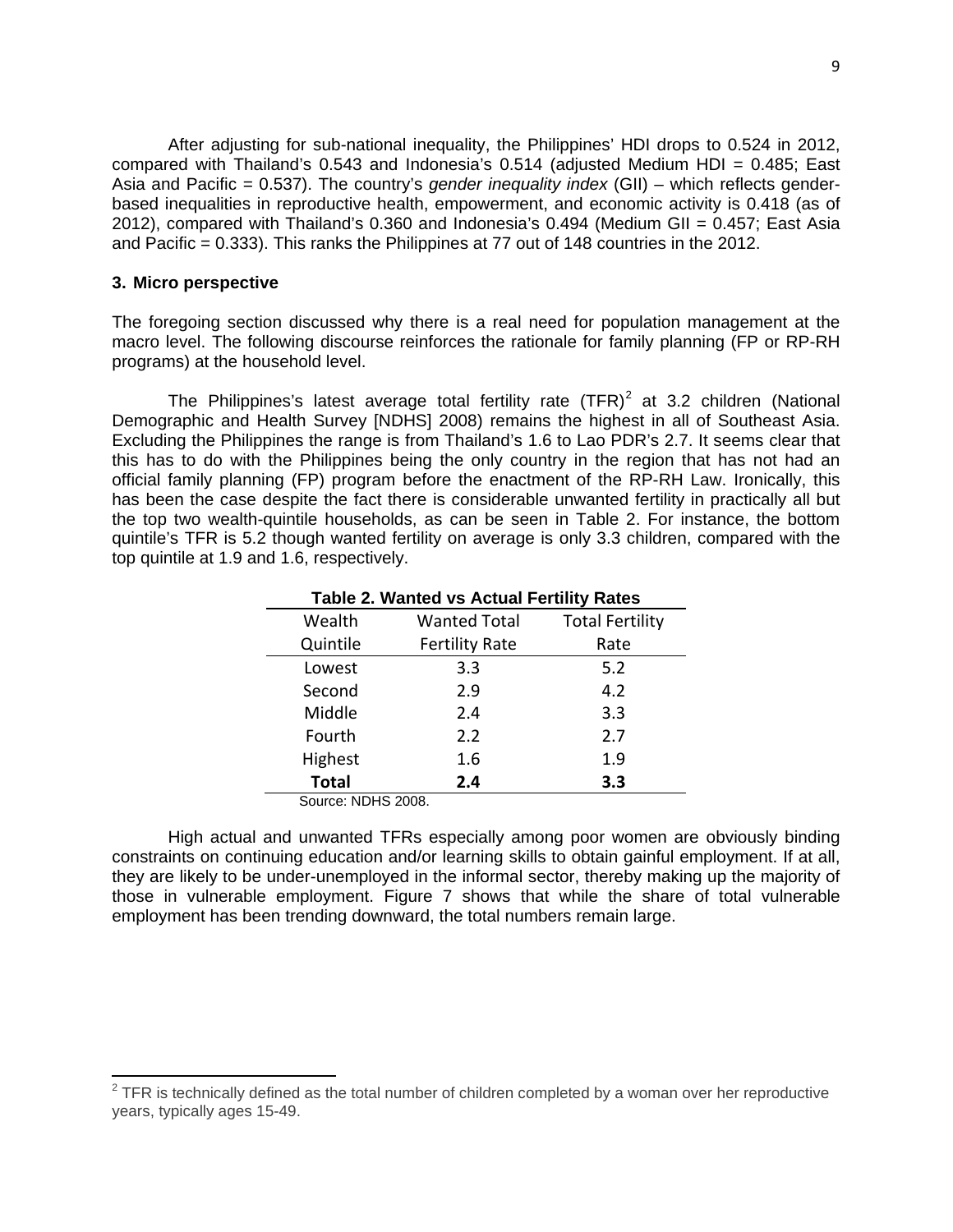

There has also been an alarming rise in teenage pregnancies which are reflected in increased fertility. Among girls aged 15-19, live births per 1000 women rose to 54 (Family Planning Survey (FPS] 2011) from 39 (FPS 2006); among those aged 20-24, the corresponding numbers are 159 and 149. The more recent 4th Young Adult Fertility and Sexuality Survey, conducted by the UP Population Institute reveals that teenage mothers (15-19 years of age) had ballooned to 13.6 percent (683,000 in number) in 2013 from 6.3 percent (262,000) in 2002. Typically, these teenage girls, mostly from the poorest households, are likely to drop out of school, perhaps become pregnant again subsequently and, hence, face a grim future. Following on the heels of their poor parents, the cycle of intergenerational poverty is thus perpetuated. Teenage pregnancies can be avoided by a provision in the RP-RH Law for age-appropriate sexuality education in schools. Parents typically keep mum with their children on sexuality matters, driving children to learn haphazardly from peers or magazines.

While contraceptive prevalence rate (CPR, i.e., use of any method) among currently married women of reproductive age (CMWRA) appeared to be on the uptrend, albeit on a roller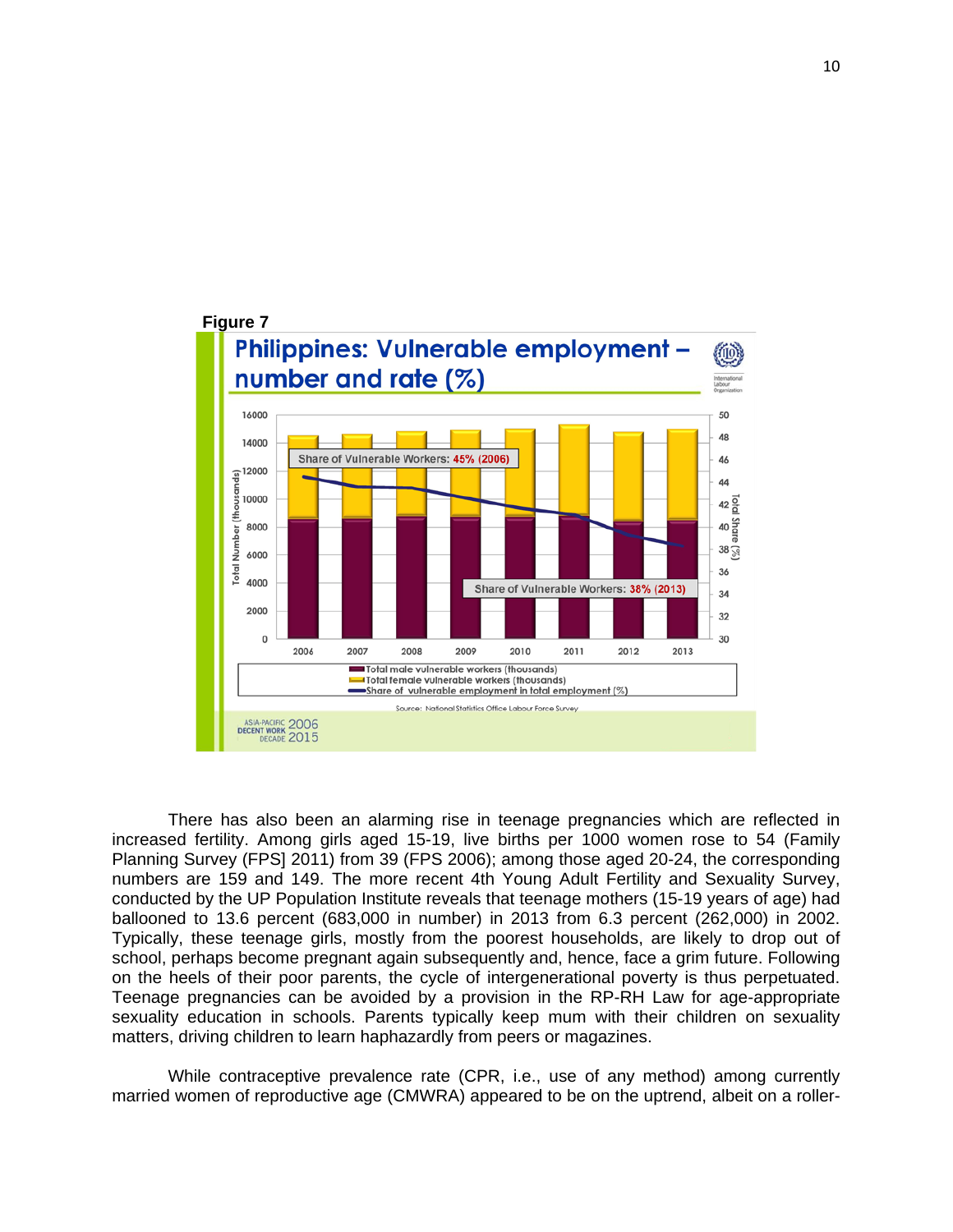coaster pattern, from about 47 percent in 1998 to 50.7 percent in 2006, it fell off to 48.9% by 2009 (Figure 8). Besides wanting to have children, difficulty in access to methods and fear of side effects (presumably due to lack of adequate information) were the most commonly cited reasons for non-use of any FP method among CMWRA.



**Figure 8 Contraceptive Prevalence Rate among CMWRA**

Disaggregating CMWRA into poor and non-poor groups reveals that the fall-off in CPR was appreciably steeper among the former than the latter group. It is, therefore, not surprising that poor women have much higher unmet need for FP services than the non-poor. The decline in CPR is reflected in increased unmet need for spacing and limiting children in 2004-2009 across socioeconomic classes. Among the poor CMWRA only 43.1 percent used any FP method in 2009 while it was 51.3 percent among the non-poor, down from 47.3 percent and 52.4 percent, respectively, in 2004 (Figure 9).

#### **Figure 9. CMWRA Using Any FP Method by Poverty Indicator (%)**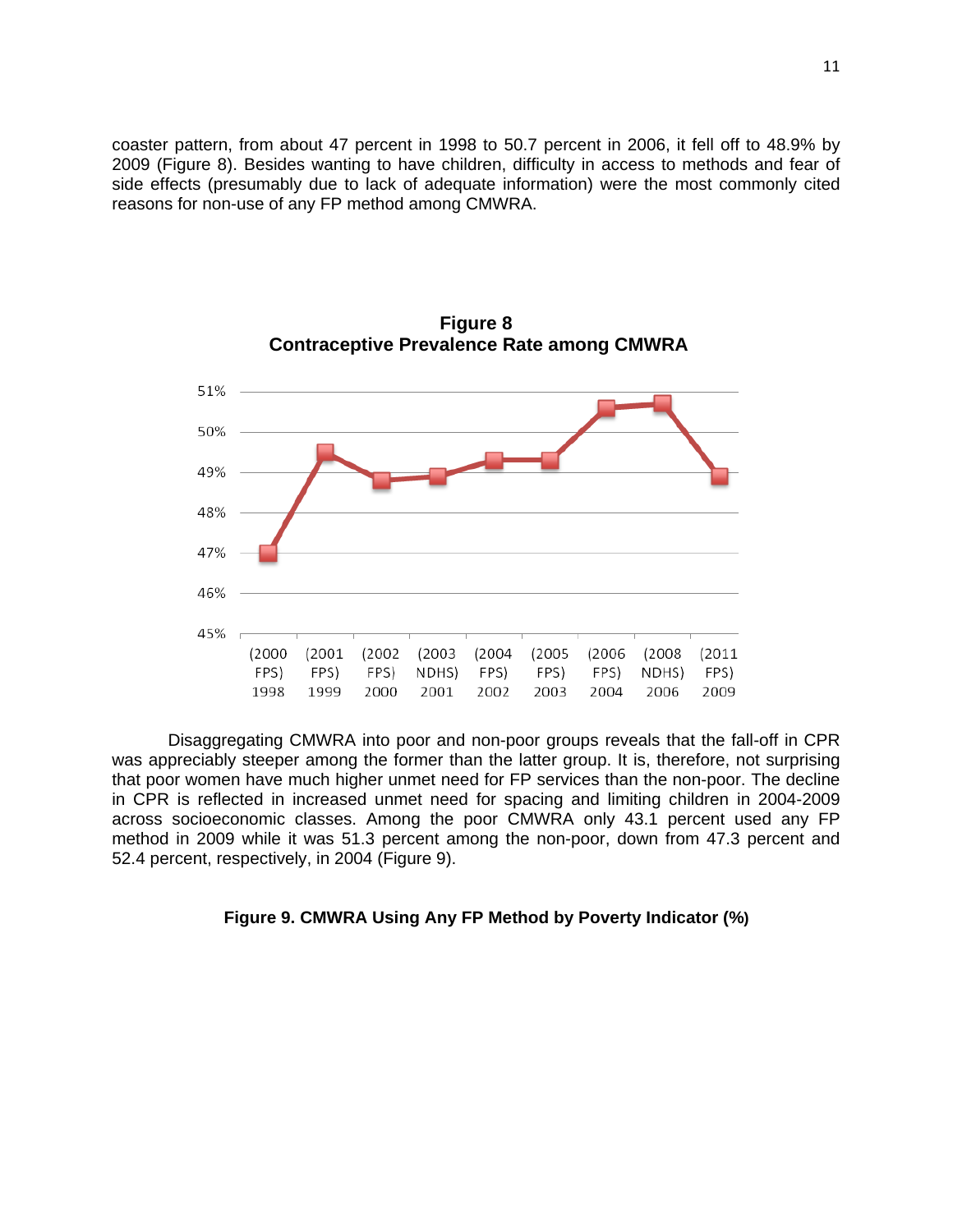

### **4. Sidelight on** *Yolanda***, Women and Children[3](#page-12-0)**

Problems concerning women and children almost always crop up poignantly in the aftermath of environmental disasters. This is well documented internationally and borne out locally by the recent examples of Typhoon *Sendong* in Cagayan de Oro (Misamis Oriental) and Typhoon *Pablo* in Davao Oriental. Given the scale of the disaster wrought by Super-typhoon *Yolanda*, it is inevitable that such problems have been multiplied several times over. These fall under two main categories, viz. gender-based violence and lack of reproductive health services, which are usually underreported particularly in emergency situations.

**Gender-based violence (GBV).** According to NDHS 2008 (the latest since the 2013 issue has not yet been published), one in five women (20 percent) between the ages of 15 and 49 reported having experienced at least one incident of physical violence at some point in their lifetime; as to sexual violence the figure is 9 percent. In the three regions most affected by Typhoon *Yolanda* (Eastern, Western and Central Visayas), the reported rates are even higher than the national average – 24 percent, 22 percent, and 28 percent, respectively, for physical violence; and 14 percent, 9.0 percent and 12 percent, respectively, for sexual violence. Note that these GBV cases are in the context of more normal (non-emergency) times. These cases are not only likely to have spiked in recent years with population growth and increasing congestion, they are also almost certainly rising sharply in *Yolanda*'*s* aftermath.

The three most often cited forms of GBV in the Philippines are intimate partner violence, rape, and trafficking. Several reports on human trafficking indicate that – though progress has been made in laws and systems to address it – trafficking remains a serious risk (US Department of State 2013). Data on GBV are collected by various Philippine institutions – including the Philippine National Police, the Department of Social Welfare and Development, the Department of the Interior and Local Government, the Department of Health, NGOs, and direct

<span id="page-12-0"></span><sup>&</sup>lt;sup>3</sup> This section is excerpted from Pernia, Cullinan and Baravilala (2013).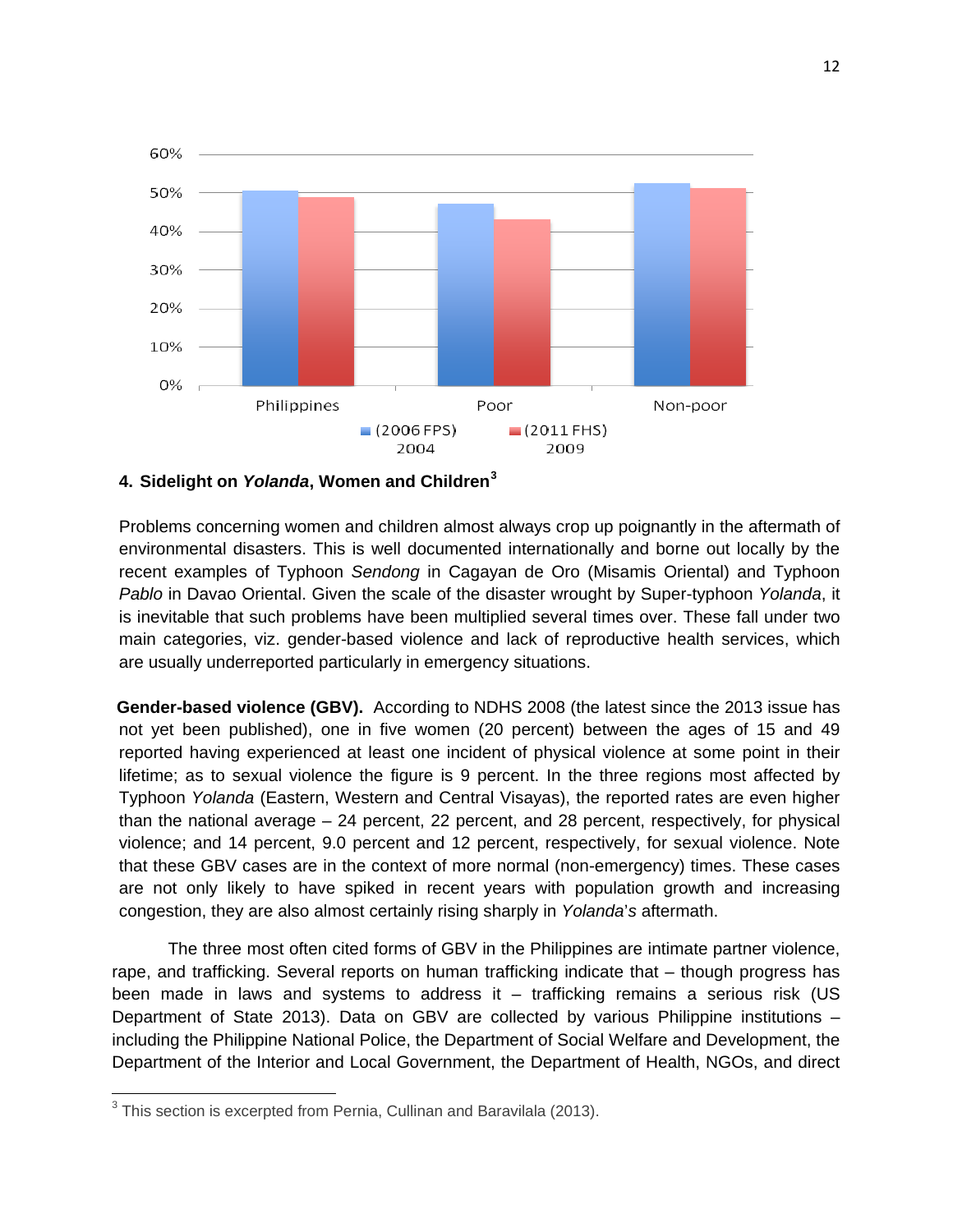service providers – but there is no central system of data consolidation, making it difficult to grasp the full nature and scope of GBV in the country.

To illustrate, in the wake of Typhoon *Pablo* in 2012, an estimated 80 percent of affected communities were women and children. In certain regions, where up to 40 percent already lived below the poverty line, the typhoon destroyed many families' sole source of income mainly agriculture. Following that disaster, data from the Reception and Diagnostic Center showed an increase in reported GBV cases, including trafficking and adolescents involved in commercial sex work (OCHA 2013). The conditions following Typhoon *Yolanda* are strikingly alike, which is why similar patterns of GBV are likely to be occurring.

**Sexual violence.** The Child Protection Working Group has already flagged sexual violence as a particular protection concern that has arisen during their initial assessments of the *Yolanda* effect, particularly due to children separated from caregivers, lack of adequate lighting in certain areas, and lack of private bathing facilities. Following a rape, a survivor has only three days (72 hours) to access care to prevent the potential transmission of HIV, five days (in the case of women of reproductive age) to prevent unwanted pregnancy, and sometimes just a few hours to ensure that life-threatening injuries do not become fatal. Therefore, it is crucial that sexual violence prevention and response are prioritized.

Additionally, the conditions in certain parts of the country also seem ripe for a particular form of sexual violence, namely, sexual exploitation and abuse. These risks largely stem from the combination of: (i) people's – particularly women's and girls' – inability to meet their basic survival needs;<sup>[4](#page-13-0)</sup> (ii) the presence of Philippine, foreign troops, and various aid workers, which is historically linked to increased demand for commercial sex; and (iii) the decision of some aid providers to conduct "food drops," a distribution method that not only places females, children and people with limited mobility at risk of violence during the distribution itself, but also makes women and girls more desperate for food and other supplies and, therefore, more vulnerable to sexual exploitation as a means of survival (The Philippine Star 2013).

**Human trafficking.** Multiple government institutions and NGOs have reported that trafficking is a major concern, particularly because some areas badly impacted by *Yolanda* – like in Samar and Leyte – were already known hot spots for trafficking of women and girls even prior to the current emergency (Philippine Inter-Agency Council Against Trafficking 2012). The factors that make individuals vulnerable to sexual exploitation and abuse – economic vulnerability, inability to meet basic survival needs, etc. – also increase the risk of trafficking.

**Reproductive health (RH).** RH is defined as "a state of complete physical, mental and social well-being in all matters relating to the reproductive system and its functions and processes. Its components include (but not limited to): (i) maternal and newborn health (reducing maternal mortality and morbidity, reducing obstetric fistula, reducing unsafe abortion); (ii) sexual health (preventing the spread of HIV and STIs, promoting the healthy expression of sexual intimacy

<span id="page-13-0"></span><sup>&</sup>lt;sup>4</sup> According to a Protection Cluster assessment published on 12 November 2013, women and children were seen begging in the streets.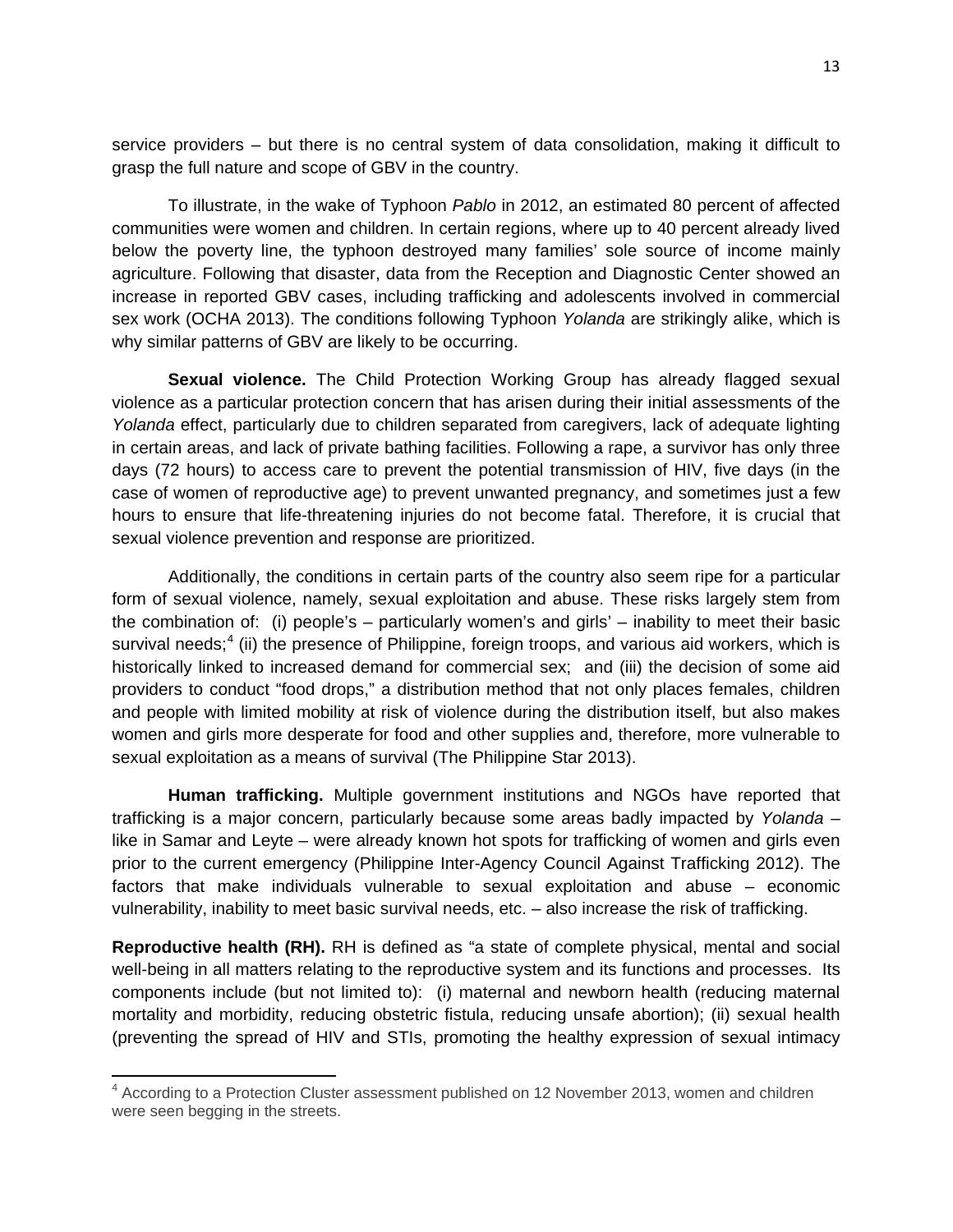free from violence and coercion); (iii) family planning (reducing the number of unplanned pregnancies and allowing for optimal spacing of children); and (iv) prevention, detection and treatment of cancers of the reproductive tract. According to the WHO: "Reproductive and sexual ill-health accounts for 20 per cent of the global burden of ill-health for women, and 14 per cent for men."

UNFPA firmly believes in the three-pronged strategy to save the lives of mothers and newborns: (i) delivery in the presence/care of a skilled birth attendant (trained midwife, nurse or doctor); (ii) availability of emergency obstetric and neonatal care (EmONC); and (iii) the availability of modern methods of family planning to give women and their partners the option of limiting and/or and spacing child-bearing.

For the Typhoon *Yolanda* corridor, RH needs are particularly acute. There were around 3.2 million women of reproductive age affected, 230 thousand of whom were pregnant and 78 thousand were expected to deliver in the next three months. Based on pre-disaster rates, it can be projected that around 15 percent of deliveries could have life-threatening complications. This equates to about 11,700 women who may develop these potentially severe complications. The cost of ensuring that these at-risk women receive the critical care and commodities they need had been estimated at US\$202,500 or Php8,808,750 (@US\$1=Php43.50).

Lactating women also require special support to ensure that safe infant feeding practices are being observed. A recent study suggests that the mortality rates of baby girls in the Philippines spike over at least two years after typhoons, as families struggle to make ends meet and stretch their resources thin among many children (Hsiang and Anttila-Hughes 2013). [The](https://newscenter.berkeley.edu/2013/11/19/report-details-high-costs-of-philippine-typhoons-for-families-baby-girls/)  [study](https://newscenter.berkeley.edu/2013/11/19/report-details-high-costs-of-philippine-typhoons-for-families-baby-girls/) adds that while 740 people die on average each year from causes related to typhoons, which occur with regularity in the Philippines, deaths of baby girls in areas exposed to the storms are about 15 times higher! "One factor", say the economist authors, "is that in the year after a typhoon hits, families may see their incomes fall by more than 15 per cent, due to job loss and costs of rebuilding. That often forces them to reduce spending on medicine, education, transportation, communication and nutritious food. And limited resources, in turn, could affect the parents' ability to care for baby girls…The risk of a baby girl dying after a typhoon doubles if she has older sisters in the house, and the risk doubles again if she has older brothers."

"Infants are more fragile than other family members, and some can't handle it when families cut back," says author Hsiang. "We think that economic factors are key, because roughly half of the baby girls who die weren't even born or conceived when the various storms hit."

### **5. Regional Experience**

Had the implementation of Philippine government's FP program that begun in 1970 been sustained in the same manner as, say, Thailand (which had a similar population size [37 million] and growth rate [3.2 percent] as the Philippines in the early 70s), this country's current demographic and economic situations would probably be not too far off from Thailand's, as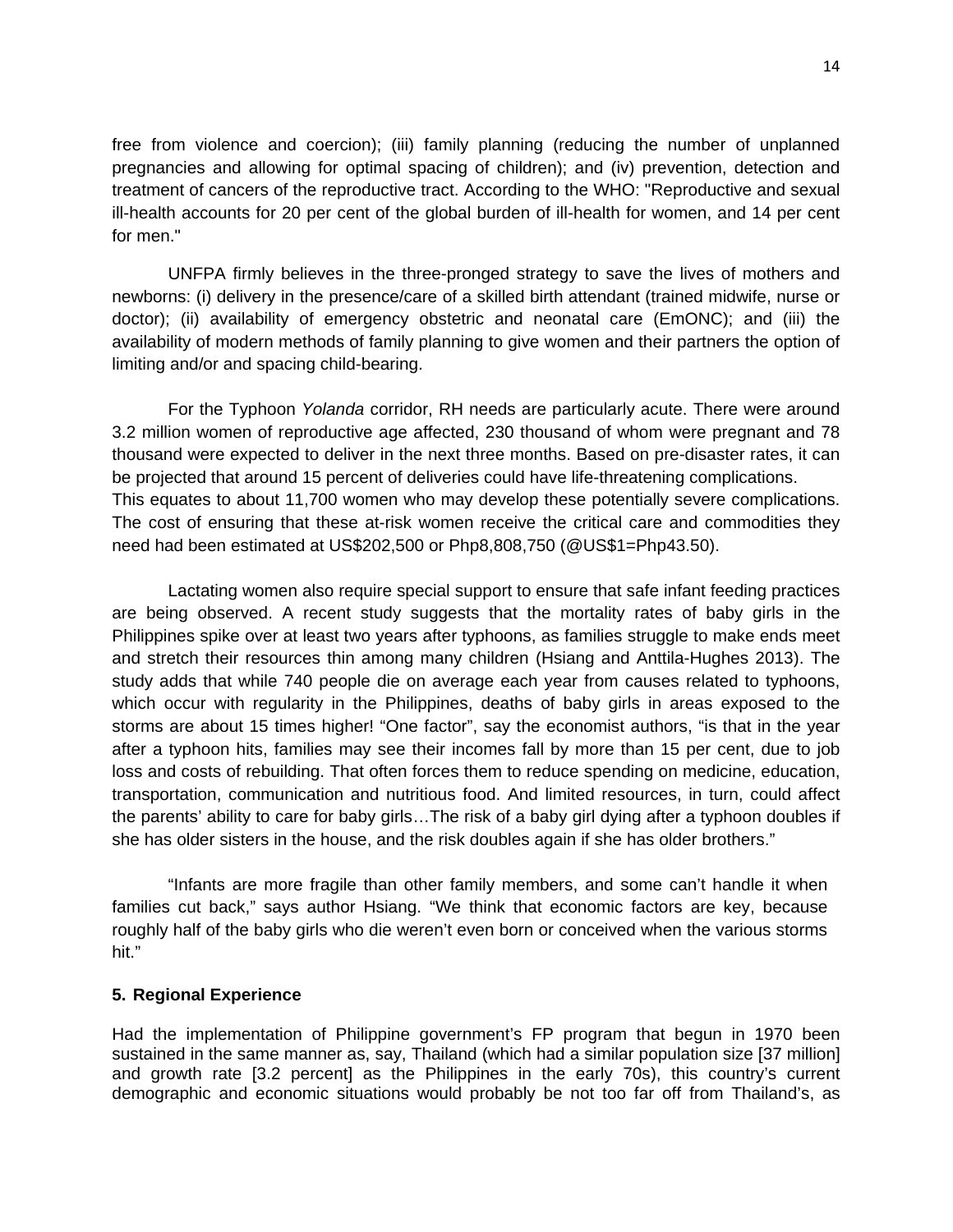indicated below. The case of Thailand is particularly interesting and instructive because it was commonly regarded as the Philippines' quasi-twin in the 1970s through the mid-1980s.

The Thai government's national population policy launched in 1971 increased contraceptive use from 15 percent (1971) to 70 percent (1986), reduced average TFR from 3.4 children (1980) to 1.6 (2012), slowed population growth from 3.2 percent (1971) to 1.5 percent (1986) and to 0.5 percent (2012). Thus, Thailand's population expanded only 1.8 times from 1971 to a more manageable 68 million currently, compared with the Philippines's nearly 100 million, up 2.7 times also in just over four decades.

Moreover, Thailand's imaginative FP program empowered women to engage in agriculture-based income-generating projects. Which contributed to the drop in poverty incidence from 12.5 percent (1998) to 7.8 percent (2009), an increase in GDP per capita (PPP) from US\$1,090 (1980) to US\$9,221 (2010), and a fall in youth (15-24 years of age) unemployment from 5.4 percent (1998) to 0.7 percent (2011).

The case of Bangladesh is also instructive. Following its independence in 1971, the government implemented a FP program that raised contraceptive use from 8 percent (1975) to 61 percent (2011), brought down average TFR from 6.3 children (1975) to 2.3 (2011), cut maternal deaths from 800/100,000 live births (1991) to 194/100,000 live births (2011), and population growth rate is down to 1.3 percent (as of 2009-2011).

Motivated by the boom in the textile industry and microcredit availability (through the Grameen Bank and BRAC), Bangladeshi women availed themselves of FP services that unburdened them of unwanted pregnancies and improved their general well-being. In turn, this enabled women to be employed in the textile industry, empowered them and accorded them greater autonomy. Female youth (15-24 years of age) literacy rate rose from 38 percent (1991) to 77 percent (2009). The overall outcome was a marked reduction in unemployment and poverty, and overall income per capita (PPP) rose from US\$54 (1991) to US\$1,909 (2009).

### **6. Strategic Interventions**

Lessons from regional experience in terms of FP-RH – in combination with employment program – implementation point to *community intervention approaches* that could be applied to the Philippines with the following objectives (over 2013-2016) as follows:

- (i) To enhance the literacy and numeracy of the community, particularly the poor and marginalized.
- (ii) To improve the skills and employability of families and communities, especially the poor and the young.
- (iii) To improve the delivery of quality reproductive health information and services by the LGUs, the private sector, and community-based organizations toward enhancing the well-being of poor women, empowering, and enabling them to be gainfully employed.
- (iv) To make the RH and Conditional Cash Transfer (CCT) programs complementary, mutually supportive and reinforcing.
- (v) To increase livelihood assets and raise the productivity of poor households and communities.
- (vi) To enhance their capacities to value and guard the environment, and to anticipate, mitigate, adapt and respond to climate-change-induced disasters.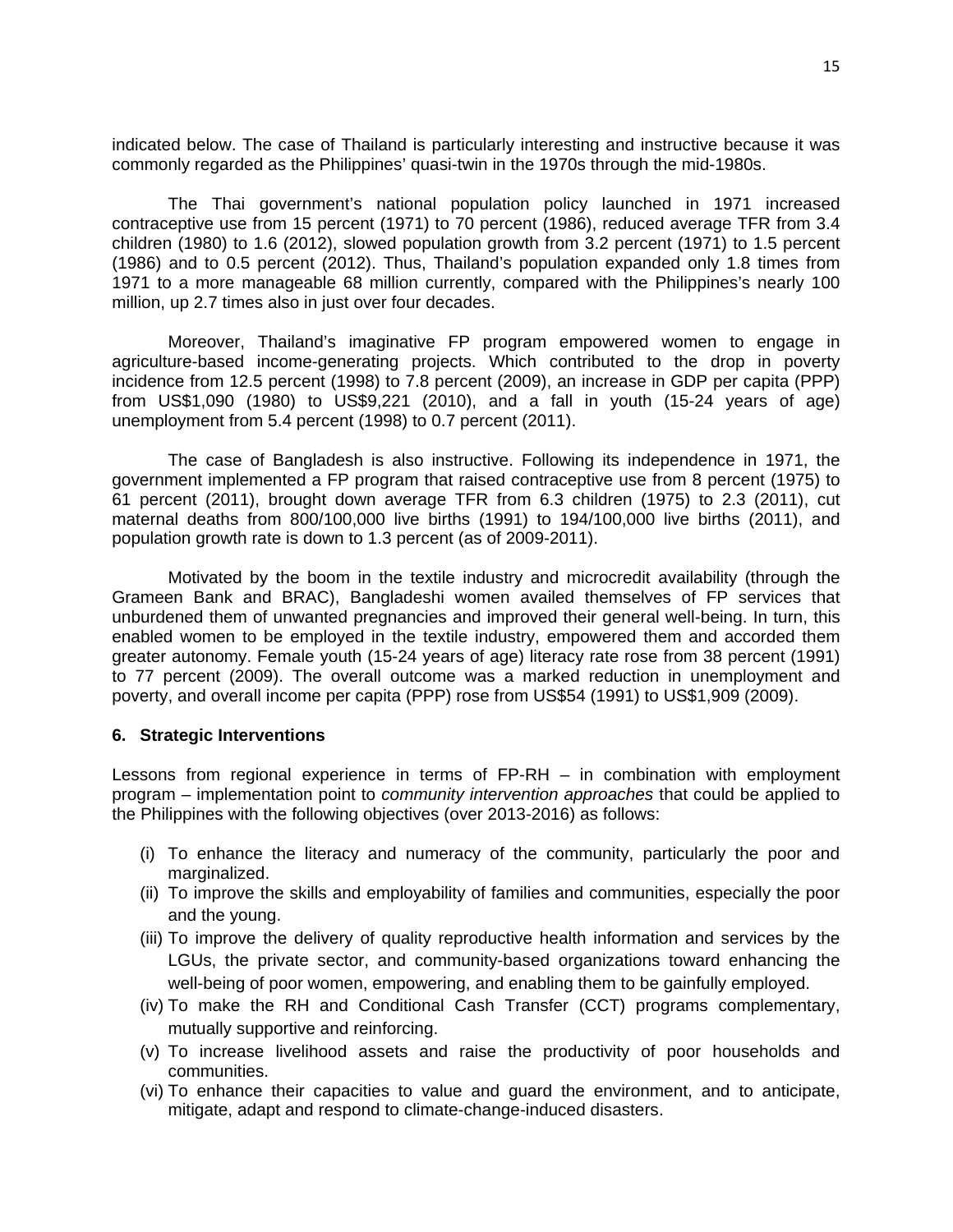#### Interventions by type of communities

- a. Agriculture-based (e.g., Bondoc Local Economic Development)
	- (i) Agricultural and fisheries productivity improvement
	- (ii) Literacy and numeracy skills enhancement
	- (iii) Entrepreneurship skills training
- b. Rural-based tourism
	- (i) Tourism-related skills training
	- (ii) Non-agricultural economic activities, including small and medium enterprises (SMEs)
- c. Urban and/or manufacturing-based activities
	- (i) Industry-related skills training
	- (ii) SMEs development
	- (iii) Disaster risk management
	- (iv) Disaster response capacity and resiliency

### Interventions across all types of communities

- a. Literacy and numeracy skills enhancement
- b. Organizational capacity strengthening, policy development, and community planning
- c. Micro-credit facilities and SMEs
- d. Maternal and child health care (MCHC): training of RH service providers, improvement of health facilities; ASRH service provision
- e. Family planning program: provision of modern FP information and commodities, training of FP service providers, FP demand generation (following the economic principle of "supply creates its own demand'), and youth peer education; linking FP-RH with CCT
- f. Awareness about climate change and capabilities to be proactive, adaptive, and responsive to – and be resilient from – environmental disasters.

### **7. Simulations and Projections**

**CPR, TFR, and population.** Applying the random-effects regression technique to World Bank panel data of 153 countries covering the period 2000-2011, contraceptive prevalence rates (CPRs) of 60 percent (Bangladesh in 2011) and 70 percent (Thailand in 1986) result in a TFR of 2.9 and 2.6, respectively ( $R^2$  = 0.655 implies a relatively good regression fit).

The above suggests that for the Philippines to bring down its current TFR from 3.1 children to 2.9 or 2.6 by, say, 2016, would require a CPR of 60 percent or 70 percent, respectively. Both scenarios would entail urgent and vigorous implementation (preferably starting in 2013) of the FP/RH law. Otherwise, such fertility reductions could possibly occur later or perhaps after 2020 yet.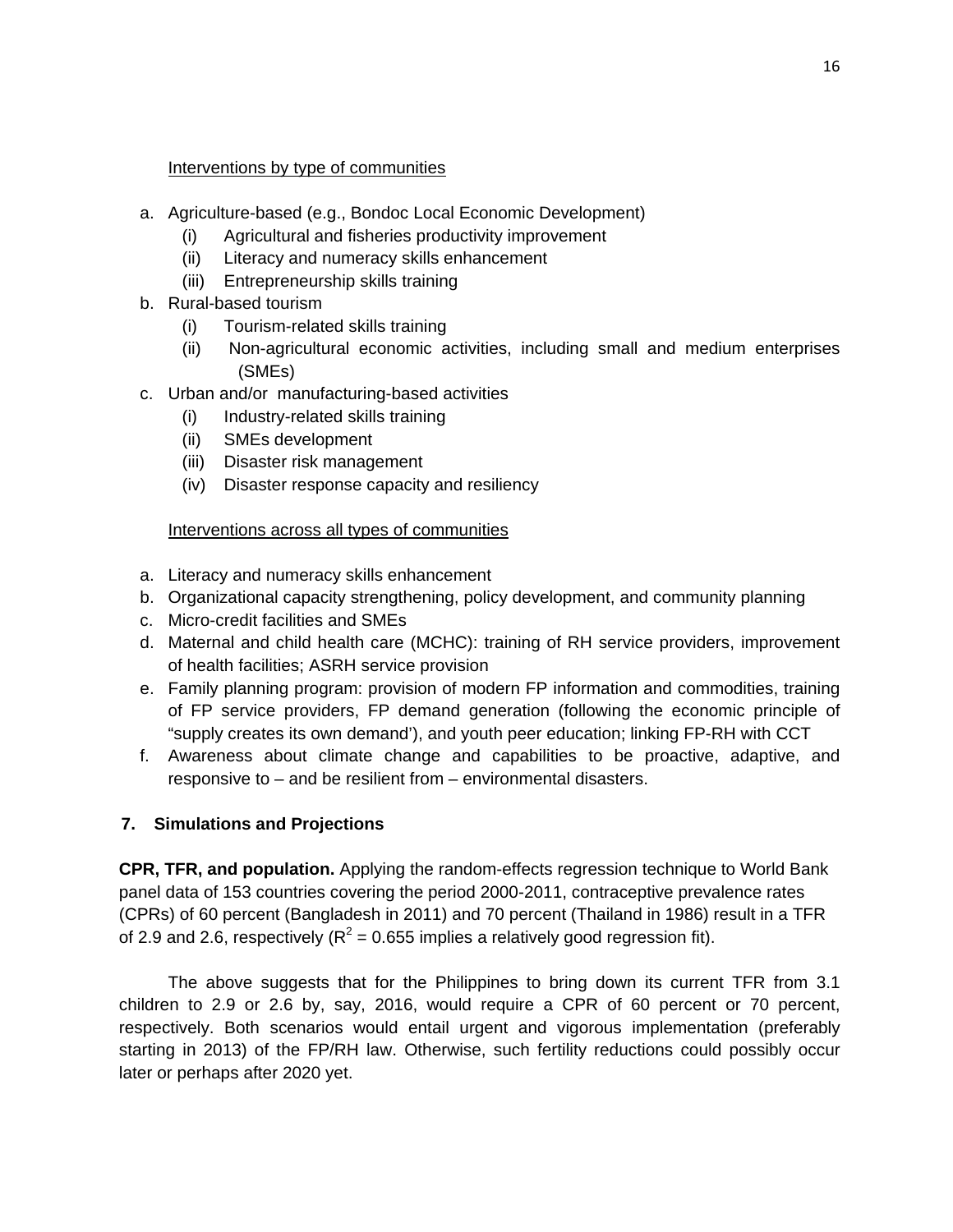These TFRs are then fed into the *DemProj* policy model (a USAID-funded project) for population projections. With a 2013 Philippine baseline population of 97.7 million, the corresponding population projections are: 103.5 million (higher TFR of 2.9) and 102.9 million (lower TFR of 2.6) by 2016; alternatively, 112.3 million (higher TFR) and 111.1 million (lower TFR) by 2020. For comparison, the former NSCB's medium assumptions for TFR is 2.76 from 2016 onwards to 2020 resulting in a projected population of 103.5 million in 2016 and 111.8 million by 2020 – which are pretty close to this paper's numbers. This suggests that for the Philippines to achieve even just the NSCB's population projections would require a marked reduction in TFRs through equally higher CPRs with the implementation of the RH law. Otherwise, mere incremental increases in CPRs or, worse yet, a business-as-usual regime would likely result in population numbers easily overshooting the government's targets.

**Fertility and poverty.** Official survey data have shown time and again that poor women have considerably more children than they want and can afford to support. A primary objective of the RH law is to address unmet needs for FP information and services that have resulted in considerable unplanned, mistimed, and unwanted fertility among poor women. Given that the poor are increasing significantly faster than the national norm and even faster still than the upper-income groups, as mentioned above, it follows that simply reducing unwanted fertility would, ceteris paribus, lower poverty rates.

To illustrate, consider the following counter-factual simulation. If currently married women of reproductive age (CMWRA) in the poorest quintile (Q1) by availing themselves of RP-RH services, had achieved their wanted total fertility rate (TFR, i.e., total number of children), the country's poverty incidence would have gone down significantly from the actual 26.5 percent in 2009 to 24.9 percent, and further down to 23 percent if CMWRA in both Q1 and Q2 had achieved their desired TFRs (Table 3).

|      |            | <b>Actual poverty</b> |                 | Estimated poverty if<br>only<br>Q1 CMWRA meet wanted<br>TFRs |                                   | Estimated poverty if both<br>Q1&Q2 CMWRA meet<br>wanted TFRs |                                |  |
|------|------------|-----------------------|-----------------|--------------------------------------------------------------|-----------------------------------|--------------------------------------------------------------|--------------------------------|--|
| Year | Unit       | Rate<br>%             | Number<br>'000s | Rate<br>%                                                    | % point drop<br>(number<br>'000s) | Rate<br>%                                                    | % point drop (number<br>(000s) |  |
| 2006 | Family     | 21.1                  | 3,671           | 20.0                                                         | $-1.1$ $(-187)$                   | 18.4                                                         | $-2.7$ ( $-465$ )              |  |
|      | Population | 26.4                  | 22,173          | 25.3                                                         | $-1.1$ ( $-899$ )                 | 23.2                                                         | $-3.1$ $(-2,644)$              |  |
| 2009 | Family     | 20.9                  | 3,856           | 19.1                                                         | $-1.8$ $(-336)$                   | 17.6                                                         | $-3.3(-609)$                   |  |
|      | Population | 26.5                  | 23,143          | 24.9                                                         | $-1.6(-1, 414)$                   | 23.0                                                         | $-3.5(-3,020)$                 |  |

#### **Table 3. Actual vs estimated poverty rates if CMWRAs had met wanted TFRs**

Source: NSCB, FIES, author's calculations.

In terms of population growth effect, total population would be appreciably smaller at 100.3 million or 97.2 million instead of 103 million by 2016 if Q1 CMWRA or both Q1 and Q2 CMWRA, respectively, would meet their wanted TFRs. The corresponding numbers by 2020 would be 106.3 million or 103.1 million instead of 111.8 million (Table 4).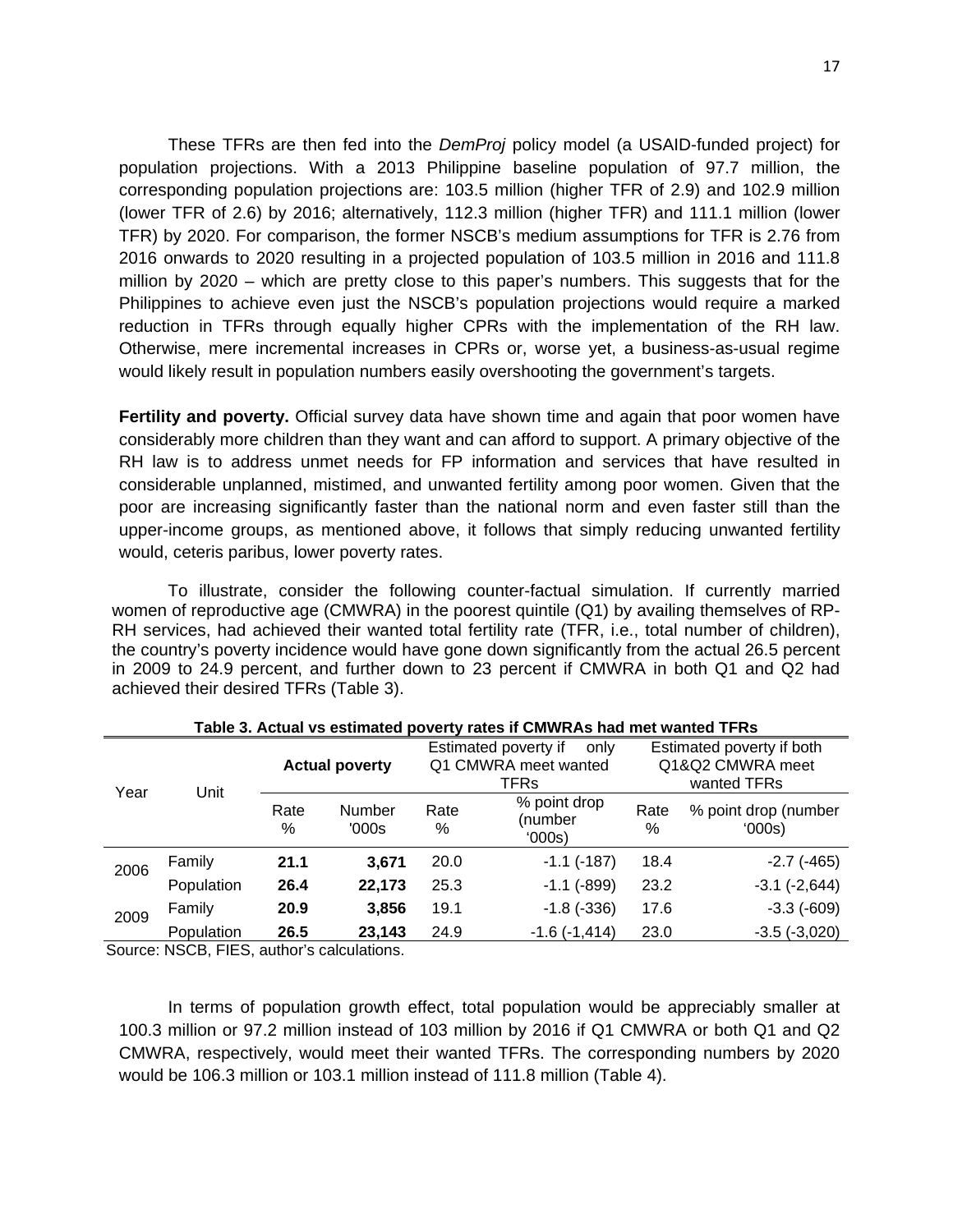|                                          | 2006 | 2009 | 2016/f | 2020/f |
|------------------------------------------|------|------|--------|--------|
| <b>Population (actual</b><br>& forecast) | 87.0 | 92.2 | 103.0  | 111.8  |
| Q1 CMWRA meet<br>wanted TFR              | 85.3 | 90.5 | 100.3  | 106.3  |
| Q1 & Q2 CMWRAs<br>meet wanted TFR        | 82.8 | 87.8 | 97.2   | 103.1  |

**Table 4. Projected vs estimated population if CMWRA meet desired TFRs**

Source: NSCB, FIES, author's calculations.

Note that the above estimates are conservative because, for one, they exclude unmarried women and teenagers whose pregnancy rates have been rising. For another, they are purely demographic effects and do not account for demographic-economic dynamics. For instance, as poor women are unburdened of unwanted pregnancies, they could find work or participate in continuing education and skills training, leading in turn to smaller desired family size. Fewer and better cared-for children can then look to a more promising future, and so on.

#### **8. Conclusion and Policy Implications**

The population variable is central in both labor and product markets comprising the economy. It follows that its growth rate, age structure, and spatial distribution are critical considerations in a country's development strategy designed to achieve rapid and sustained economic growth that is job-generating, and poverty- and inequality-reducing, i.e., a socially inclusive development, or inclusivity for short.

At the macro level, the relationship between population and poverty seems pretty much established (e.g., UPSE 2004). Between the two, employment is typically the intermediate variable, which is exemplified in the Philippines by persistently high unemployment and underemployment and manifested by vulnerable employment particularly of women and children.

Micro-level data further substantiate the population-poverty nexus with the consistent positive association over nearly three decades between family size and poverty rate. This, in turn, can be explained by the lower contraceptive prevalence rates or higher unmet needs for family planning (FP) or, more broadly, responsible parenthood and reproductive health (RP-RH) services particularly among the poor. Based on the experience of other countries, RP-RH programs capacitate women with their well-being enhanced to be empowered, to acquire skills and participate in the workforce. Fewer wanted and better cared-for children will also benefit from investment in human capital leading to a brighter future, thereby breaking the vicious circle of intergenerational poverty.

There are cogent arguments and a compelling rationale for a vigorous and sustained implementation of RP-RH programs at the local level in the context of a national population policy that complements economic policy. The strategic framework proposed here also points to the importance of key interventions at the community level under different settings, as can be gleaned from successful global/regional experiences (e.g., Thailand and Bangladesh).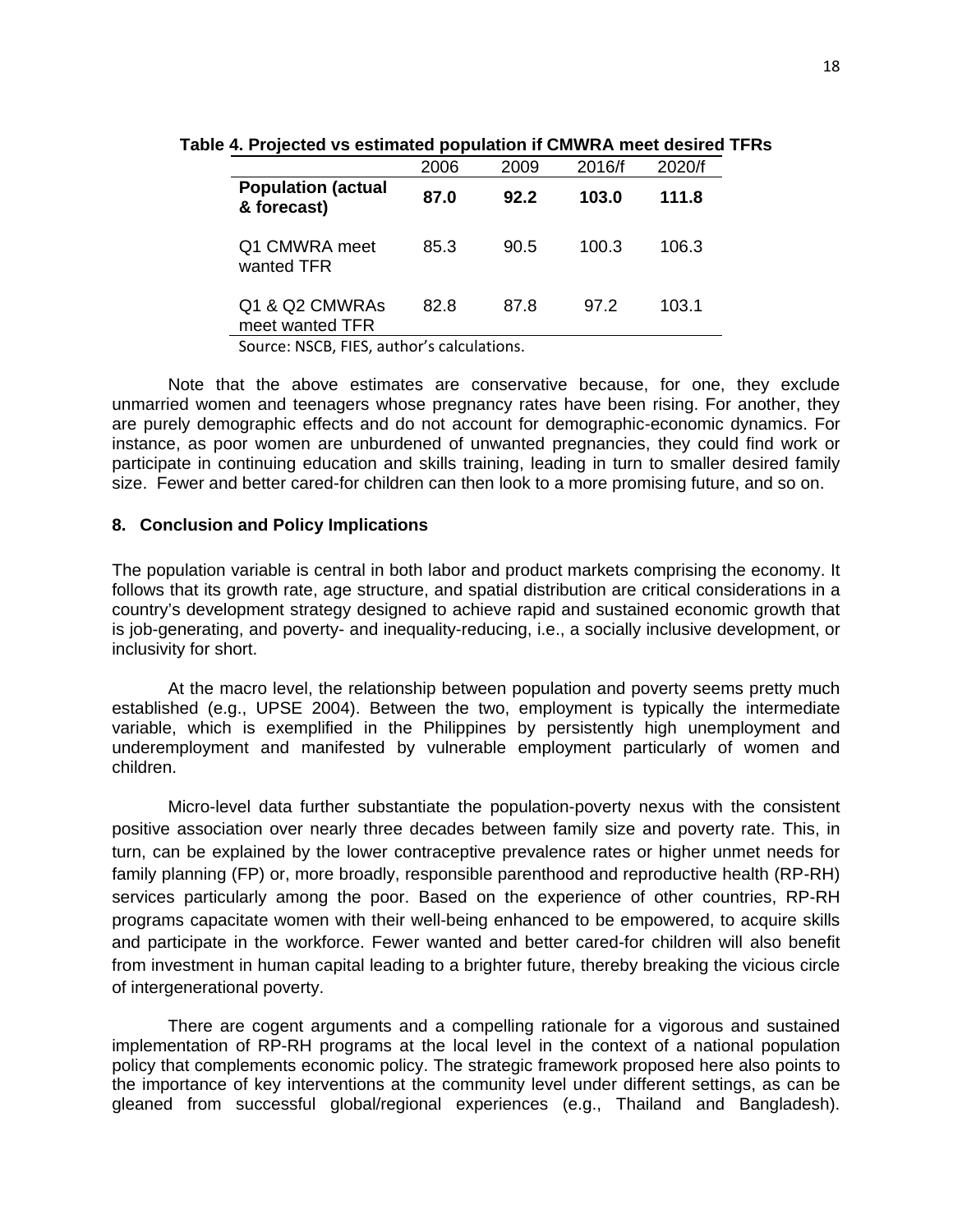Simulations and projections suggest there is much to gain from implementing the RH law, especially in combination with other strategic interventions, such as skills training, entrepreneurship, micro credit, SMEs, and of course the ongoing CCT program.

Finally, Super-typhoon *Yolanda* has brought about serious problems associated with gender-based violence (GBV) and lack of reproductive health (RH) care besetting particularly women and children, who mostly live below or just above the poverty line. Unless these problems are addressed adequately and in a timely manner, these people could easily plunge deeper into poverty, thereby frustrating the government's objective of inclusive growth and development.

The costs of interventions into both GBV and RH concerns are relatively modest and should be included in the Yolanda Recovery and Rehabilitation Program – as well as in all future disaster response strategies – because the price of delay or postponement would be much higher in terms of the direct costs as the needs are magnified over time. Moreover, the indirect costs such as lost or diminished human capital, required poverty-alleviation interventions, criminality, and social disaffection and unrest are mostly incalculable.

#### **References**

Coale, Ansley, and J. Hoover. 1958. *Population and Economic Development in Low Income Countries* (Princeton: Princeton University Press).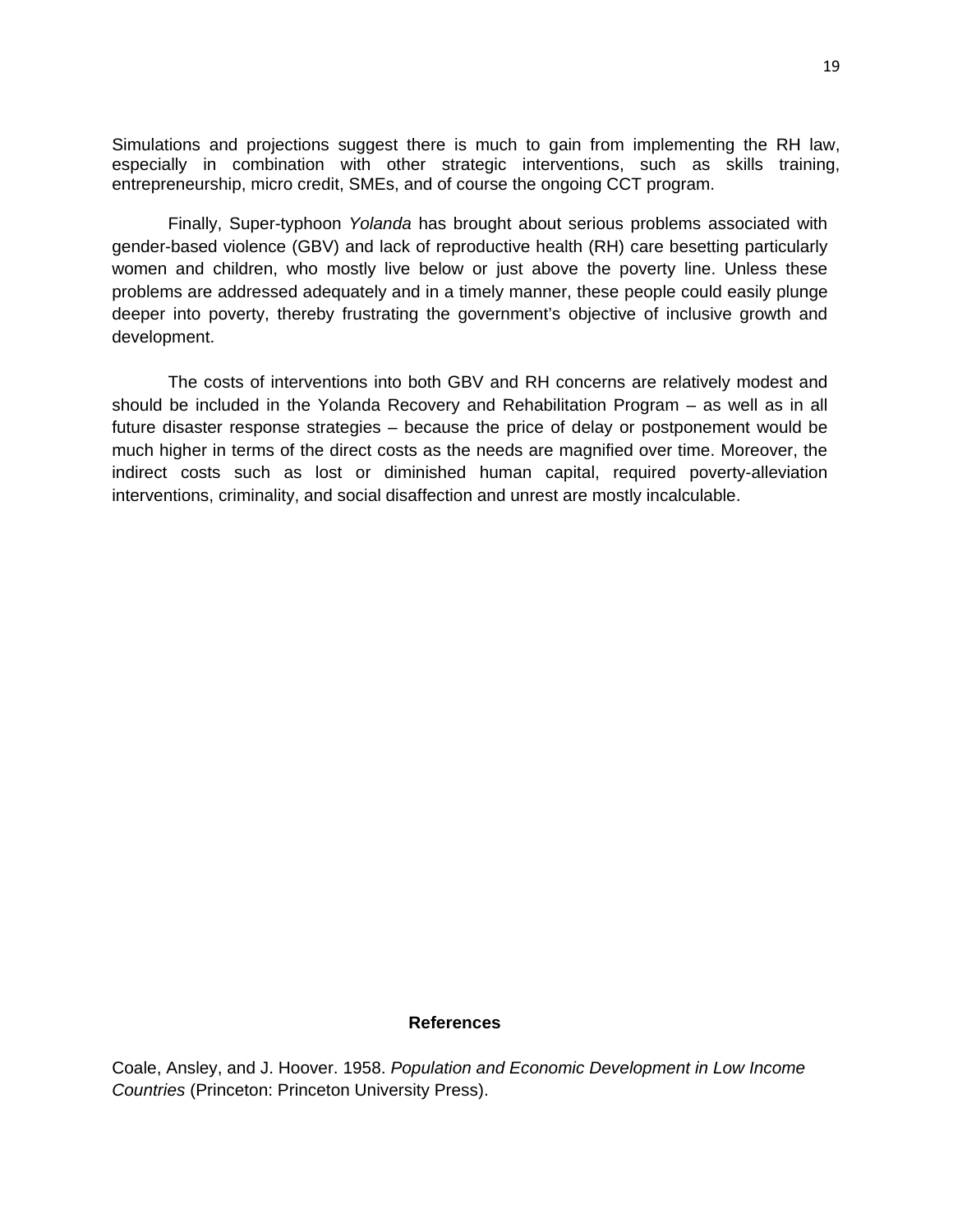Balisacan, Arsenio M., and Ernesto M. Pernia. 2003. "Poverty, Inequality, and Growth in the Philippines" in E. M. Pernia and A. B. Deolalikar (eds.), *Poverty, Growth, and Institutions in Developing Asia* (London: Palgrave Macmillan, 2003), pp. 219-246.

Fabella, Raul V. 2013. "Development Progeria: Genesis and Healing," (Preliminary) Second BSP-UP Professorial Lectures, *Banco Sentral ng Pilipinas*, Manila.

Hsiang, Solomon, and Jesse Anttila-Hughes. 2013. "Baby Girls at Increased Risk of Death Following Typhoons," University of California, Berkeley and University of San Francisco.

Mapa, Dennis S., and A. M. Balisacan. 2004. "Quantifying the Impact of Population on Economic Growth and Poverty: The Philippines in an Asian Context'. Paper presented at the 9<sup>th</sup> Convention of the East Asian Economic Association, 13-14 November, Hong Kong.

OCHA Humanitarian Bulletin. 2013. (February 28).

Pernia, Ernesto M. 1987. "A Demographic Perspective on Developing Asia and Its Relevance to the Bank". Economics Office Report Series No. 40, Asian Development Bank, Manila.

\_\_\_\_\_\_\_\_\_\_\_\_\_\_, and M.G. Quibria. 1999. "Poverty in Developing Countries," in *Handbook of Regional and Urban Economics*, Vol. 3. Amsterdam and NY: North Holland, pp. 1865-1934.

\_\_\_\_\_\_\_\_\_\_\_\_\_\_, 2011. "Is labor export good development policy?," *The Philippine Review of Economics* XLVIII (1): 13-34.

\_\_\_\_\_\_\_\_\_\_\_\_\_\_, 2014. *International Migration, Remittances, and Economic Development in the Philippines* (with E. E. Pernia, J. L. Ubias, and M. R. San Pascual), (Manila: De La Salle University Press), to appear.

\_\_\_\_\_\_\_\_\_\_\_\_\_\_, G. A. Cullinan and W. Baravilala. 2013. "Critical Assistance to Women and Children in the Aftermath of *Yolanda*," paper submitted to UNFPA, Manila (December).

Philippine Inter-Agency Council Against Trafficking*.* 2012. "The Second National Action Plan Against Trafficking in Persons, 2012-2016," Manila.

Roemer, John E. 1998. *Equality of Opportunity* (Cambridge: Harvard University Press).

The Philippine Star. 2013. "Tanauan residents seek orderly distribution of relief goods ,"(November 20).

University of the Philippines School of Economics. 2004. "Population and Poverty: The Real Score," Discussion Paper No. 0415, UP School of Economics (December 2004).